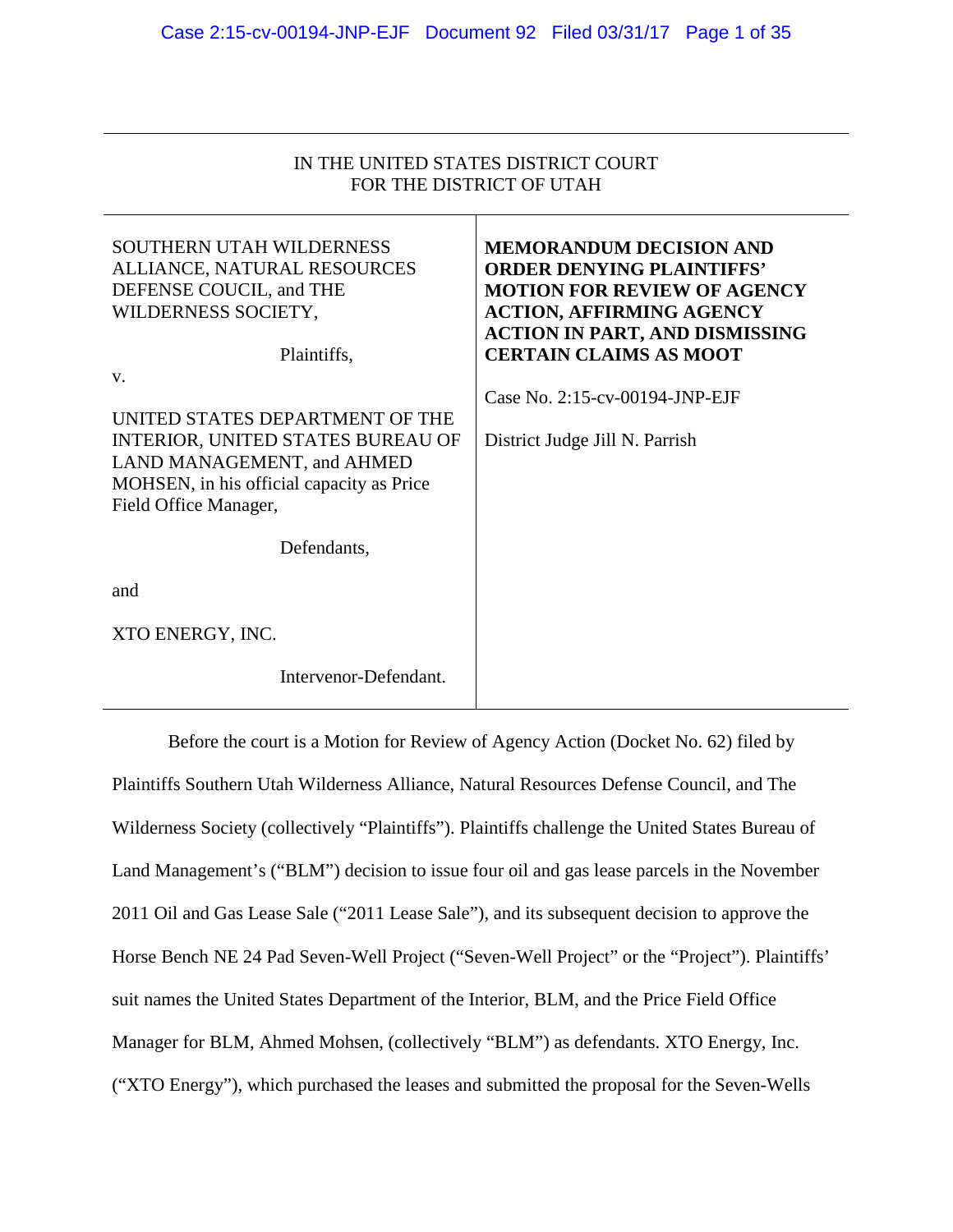# Case 2:15-cv-00194-JNP-EJF Document 92 Filed 03/31/17 Page 2 of 35

Project, intervened as a defendant. As explained below, the court affirms the agency's action regarding the 2011 Lease Sale and dismisses Plaintiffs' claims regarding the Seven-Well Project as moot.

### **I. STATUTORY FRAMEWORK**

Plaintiffs assert that BLM's actions violated the National Environmental Policy Act of 1969 ("NEPA"), 42 U.S.C. § 4321, *et seq.*, and the Federal Land Policy and Management Act of 1976 ("FLPMA"), 43 U.S.C. § 1701, *et seq.* Consequently, before addressing the substance of Plaintiffs' claims, the court outlines the statutory framework of NEPA and FLPMA below.

# **A. NEPA**

Before an agency may take any "major Federal action[] significantly affecting the quality of the human environment," NEPA requires a thorough evaluation of potential environmental impacts. *See* 42 U.S.C. § 4332(2)(C); *Utah Envtl. Congress v. Russell*, 518 F.3d 817, 820 (10th Cir. 2008). "NEPA dictates the process by which federal agencies must examine environmental impacts, but does not impose substantive limits on agency conduct." *Russell*, 518 F.3d at 821 (citing *Fuel Safe Wash. v. Fed. Energy Regulatory Comm'n*, 389 F.3d 1313, 1323 (10th Cir. 2004)). Thus, NEPA's primary mandates are keyed to the agency decisionmaking process itself, rather than the substantive outcome of that process:

First, NEPA forces government agencies to 'consider every significant aspect of the environmental impact of a proposed action.' Second, NEPA mandates that government agencies inform the public of the potential environmental impacts of proposed actions and explain how their decisions address those impacts.

*Citizens' Comm. to Save Our Canyons v. U.S. Forest Serv.*, 297 F.3d 1012, 1021–22 (10th Cir. 2002) (internal citations omitted) (quoting and citing *Balt. Gas & Elec. Co. v. Nat. Res. Def. Council*, 462 U.S. 87, 97, 103 S.Ct. 2246 (1983)). Thus, NEPA "requires federal agencies to pause before committing resources to a project and consider the likely environmental impacts of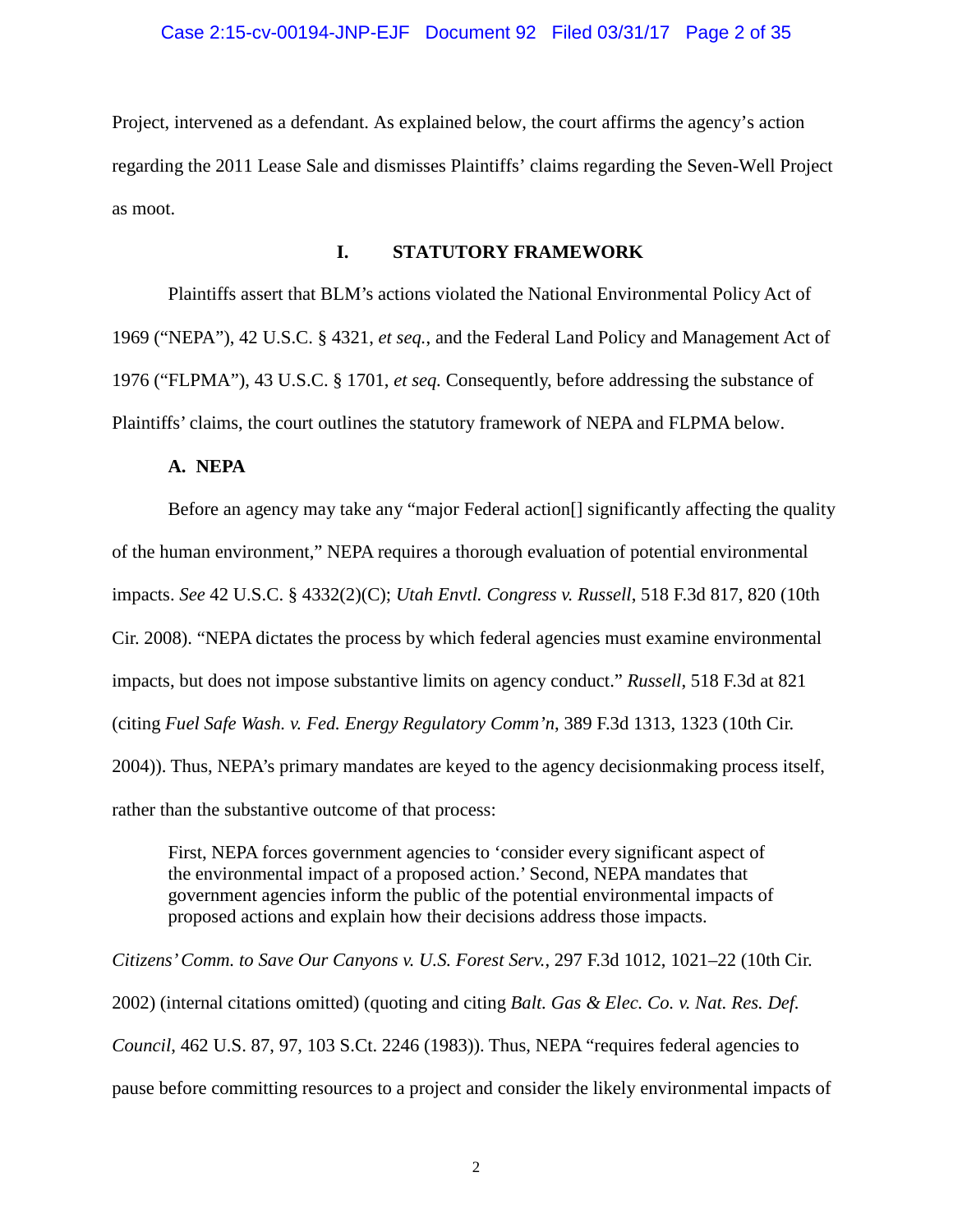# Case 2:15-cv-00194-JNP-EJF Document 92 Filed 03/31/17 Page 3 of 35

the preferred course of action as well as reasonable alternatives." *N.M. ex rel. Richardson v. Bureau of Land Mgmt.*, 565 F.3d 683, 703 (10th Cir. 2009) (citing 42 U.S.C. § 4331(b)).

In this pre-project "pause," an agency must first determine whether a proposed project will in fact "significantly affect<sup>[]</sup> the quality of the human environment" and therefore require further in-depth environmental impact analysis under § 4332(2)(C). Where the extent of environmental impact is initially unclear, an agency must prepare an initial environmental assessment ("EA"). *See* 40 C.F.R. § 1501.4 (b); *Silverton Snowmobile Club v. U.S. Forest Serv.*, 433 F.3d 772, 780 (10th Cir. 2006). The EA is "a concise public document that briefly provides sufficient evidence and analysis for determining the appropriate next step." *W. Watersheds Project v. Bureau of Land Mgmt.*, 721 F.3d 1264, 1269 (10th Cir. 2013) (internal quotations omitted) (quoting *Russell*, 518 F.3d at 821).

If the agency finds that the action will not significantly affect the human environment (and is thus not a major action), it makes a "Finding of No Significant Impact" (or "FONSI"). If it finds the action will significantly affect the environment, it is then required to prepare a more extensive analysis in the form of an 'environmental impact statement' (or 'EIS').

*Utah Shared Access All. v. U.S. Forest Serv.*, 288 F.3d 1205, 1207 (10th Cir. 2002) (citing *Airport Neighbors All. v. United States*, 90 F.3d 426, 429 (10th Cir. 1996)).

Relevant here, any EIS or EA must "incorporate a range of reasonable alternatives, but the *depth* of discussion and analysis required is different depending on whether the document is an EIS or an EA." *W. Watersheds Proj.*, 721 F.3d at 1274 (emphasis in original). For instance, an EIS must present alternatives to the proposal so as to "provid[e] a clear basis for choice among options by the decisionmaker and the public." 40 C.F.R § 1502.14. Accordingly, an EIS must "[r]igorously explore and objectively evaluate all reasonable alternatives," "briefly" explain any alternatives eliminated from consideration, "[d]evote substantial treatment to each alternative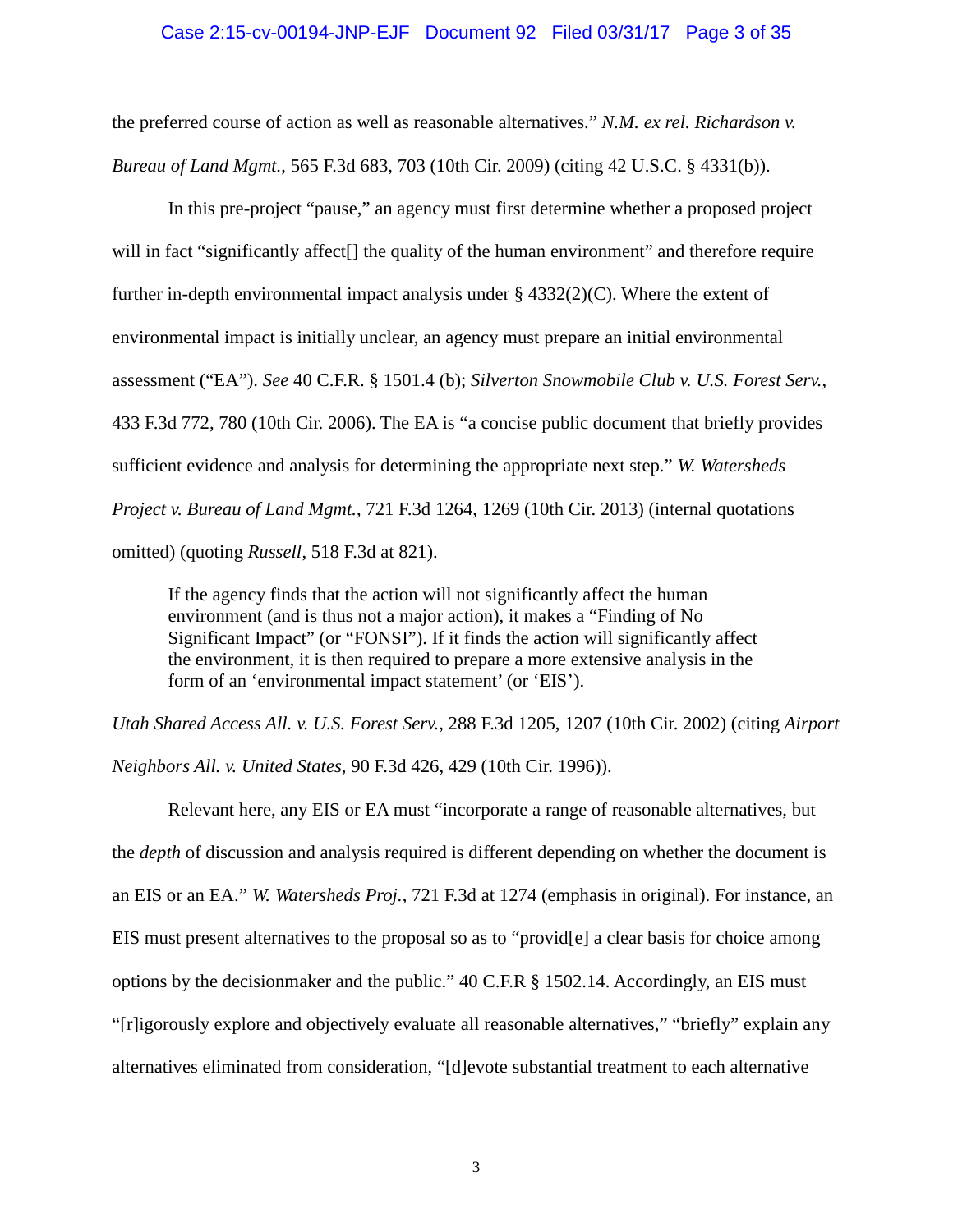#### Case 2:15-cv-00194-JNP-EJF Document 92 Filed 03/31/17 Page 4 of 35

considered in detail[,]" "include reasonable alternatives not within the jurisdiction of the agency[,]" address the "alternative of no action[,]" and, *inter alia*, discuss "appropriate mitigation measures not already included in the proposed action or alternatives."  $\S 1502.14(a)$ (f). By contrast, an EA is a "concise public document" that must include, *inter alia*, only "brief discussions . . . of the environmental impacts of the proposed action and alternatives" to the proposal. § 1508.9(a)–(b).

As NEPA does not provide a private cause of action to redress Plaintiffs' grievances, they challenge BLM's actions under the Administrative Procedure Act ("APA"). *See Utah v. Babbitt*, 137 F.3d 1193, 1203 (10th Cir. 1998); *S. Utah Wilderness All. v. U.S. Dep't of Interior*, No. 2:13-cv-01060-EJF, 2016 WL 6909036, at \*3 (D. Utah Oct. 3, 2016) (unpublished). Under the APA, a district court may only "hold unlawful and set aside agency action, findings, and conclusions" if they are "arbitrary, capricious, an abuse of discretion, or otherwise not in accordance with law." 5 U.S.C. § 706(2). In evaluating agency action, "[a] presumption of validity attaches to the . . . action and the burden of proof rests with" the challenging party to rebut that presumption. *Morris v. U.S. Nuclear Regulatory Comm'n*, 598 F.3d 677, 691 (10th Cir. 2010) (internal quotations omitted). Here, Plaintiffs must demonstrate that the errors they have alleged "compromised the EA so severely as to render the FONSI arbitrary and capricious." *W. Watersheds Project*, 721 F.3d at 1275. The FONSI may be considered arbitrary and capricious only if the BLM

(1) [e]ntirely failed to consider an important aspect of the problem, (2) offered an explanation for its decision that runs counter to the evidence before the agency, or is so implausible that it could not be ascribed to a difference in view or the product of agency expertise, (3) failed to base its decision on consideration of the relevant factors, or (4) made a clear error of judgment.

*N.M. ex rel. Richardson*, 565 F.3d at 704 (internal quotations omitted).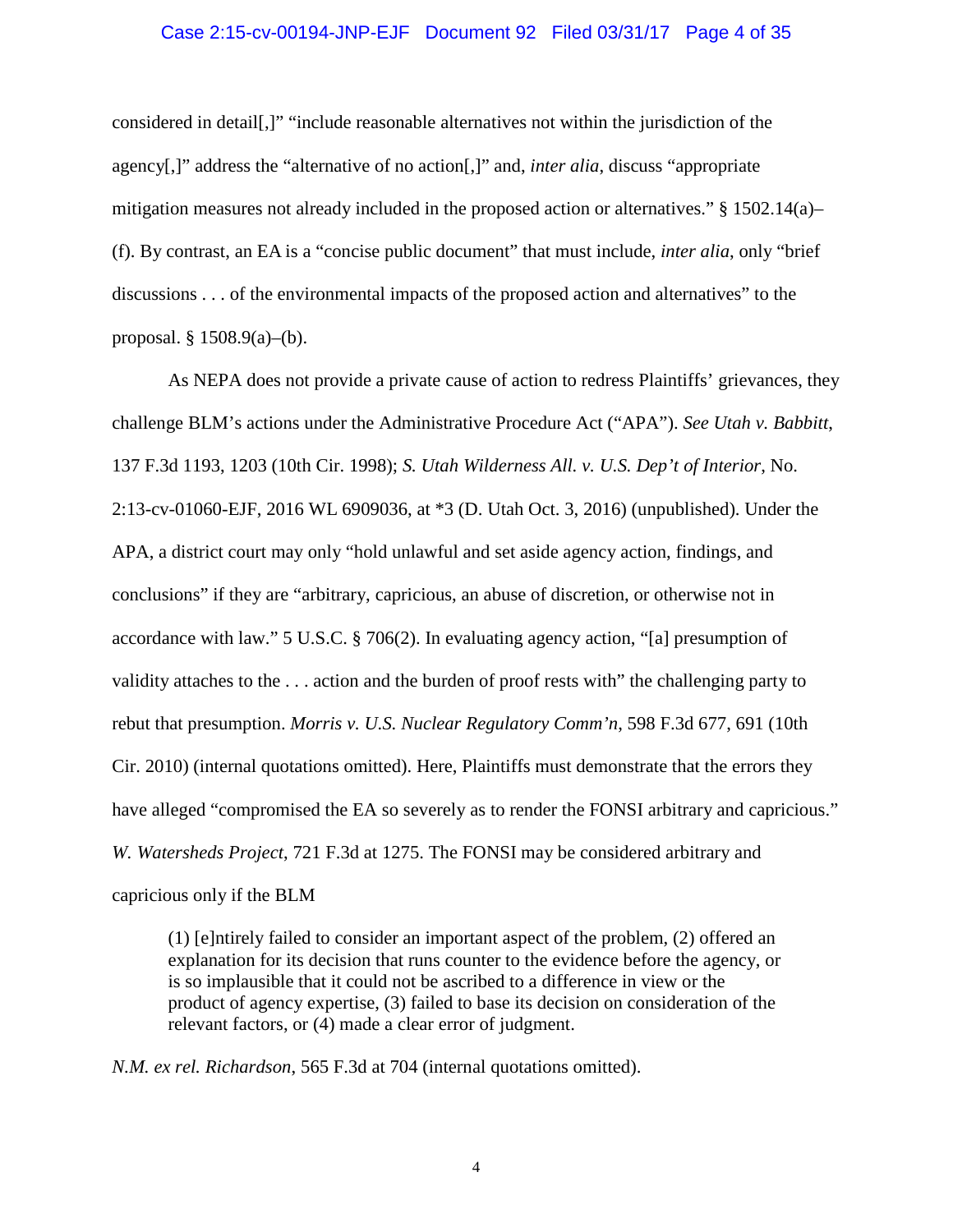# **B. FLPMA**

FLPMA "creates a 'versatile framework' for governing . . . BLM's management of [public]

lands." *Utah Shared Access All. v. Carpenter*, 463 F.3d 1125, 1128 (10th Cir. 2006) (quoting

*Rocky Mountain Oil & Gas Ass'n v. Watt*, 696 F.2d 734, 737–38 (10th Cir. 1982)). The Act

provides for management of public lands "under principles of multiple use and sustained yield."

43 U.S.C. § 1732(a). As the Supreme Court observed:

"Multiple use management" is a deceptively simple term that describes the enormously complicated task of striking a balance among the many competing uses to which land can be put, "including, but not limited to, recreation, range, timber, minerals, watershed, wildlife and fish, and [uses serving] natural scenic, scientific and historical values."

*Norton v. S. Utah Wilderness All.*, 542 U.S. 55, 58, 124 S.Ct. 2373 (2004) (alterations in original) (quoting § 1702(c)). To balance these competing uses and achieve "sustained yield," § 1732(a), "FLPMA contains comprehensive inventorying and land use planning provisions" that ultimately "ensure that the 'proper multiple use mix of retained public lands' [is] achieved." *Rocky Mountain*, 696 F.2d at 739; *Norton*, 542 U.S. at 58 (explaining that FLPMA mandates "a dual regime of inventory and planning").

These provisions specifically require the BLM to "develop, maintain, and, when appropriate, revise land use plans" to guide and control its management of public lands. *See* 43 U.S.C. § 1712(a). "These land use plans, which the BLM regulations denote 'resource management plans' ('RMPs') . . . project both the present and future use of the land." *Utah Shared Access*, 463 F.3d at 1129 (internal citations omitted) (citing 43 C.F.R. § 1601.0–5(n) and 43 U.S.C. § 1701(a)(2)). "Generally, a land use plan describes, for a particular area, allowable uses, goals for future condition of the land, and specific next steps." *Norton*, 542 U.S. at 59; 43 C.F.R. § 1601.0-5 (listing components of RMPs as "goals; objectives; designations; resource use determinations;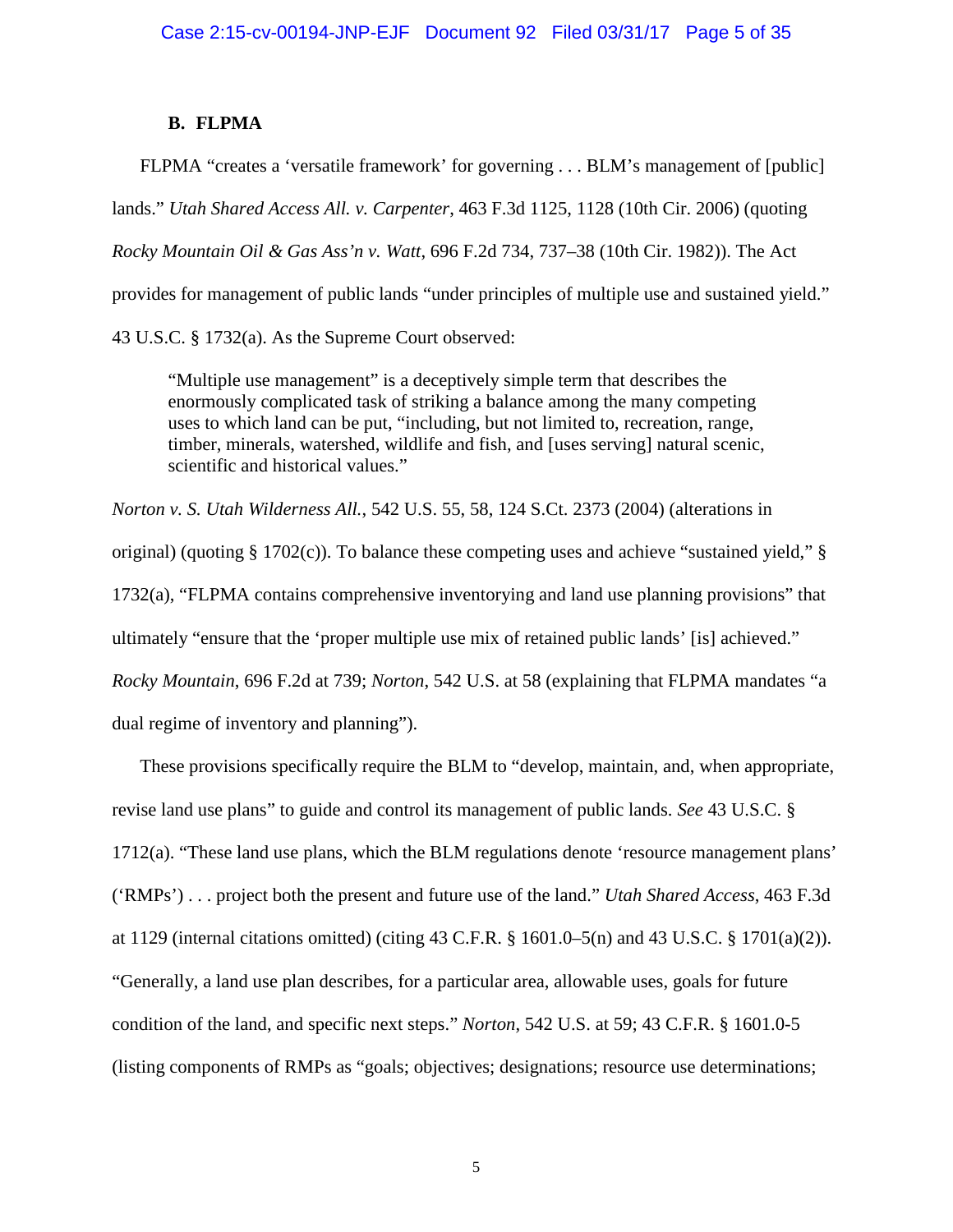# Case 2:15-cv-00194-JNP-EJF Document 92 Filed 03/31/17 Page 6 of 35

monitoring and evaluation standards; and lands identified as available for disposal, including sales"). Importantly, "FLPMA prohibits . . . BLM from taking actions inconsistent with the provisions of RMPs." *Utah Shared Access*, 463 F.3d at 1129 (citing *Norton*, 542 U.S. at 69; 43 U.S.C. § 1732(a); 43 C.F.R. § 1610.5-3). Nevertheless, an RMP may be amended after preparation of an EA or an EIS and submission of the proposed amendment to public notice and comment. *Id.* (citing 43 C.F.R. §§ 1610.5–5, 1610.2).

Important to this case, FLPMA governs oil and gas leasing on federally managed lands through a three-step process. First, as explained above, FLPMA directs BLM to "develop maintain, and, when appropriate, revise land use plans which provide by tracts or areas for the use of the public lands," 43 U.S.C. § 1712(a), and may allocate public lands for oil and gas leasing, *see* 43 C.F.R. § 3120.1-1. Second, in accordance with the approved RMP, BLM nominates specific parcels for leasing under 43 U.S.C. § 1712(e) and the lease is sold at competitive auction. *See* 43 C.F.R. § 3120.3, 3120.5. Finally, the lessee submits an application for permit to drill (or "APD") to BLM, and, upon BLM's approval, the lessee may explore and extract on the leased parcel. *See* § 3162.3-1(c).

Like NEPA, FLPMA provides no private right of action, and any claims regarding an agency's compliance with the statute must be pursued through the APA. *Babbitt*, 137 F.3d at 1203; *see also* 5 U.S.C. § 702. Accordingly, the standard of review described above relating to NEPA is equally applicable to claims alleging violations of FLPMA. *See Utah Shared Access*, 463 F.3d at 1134 (applying the APA's "arbitrary and capricious" standard to claims alleging violations of FLPMA).

With this statutory framework in mind, the court now turns to the factual background underpinning Plaintiffs' claims.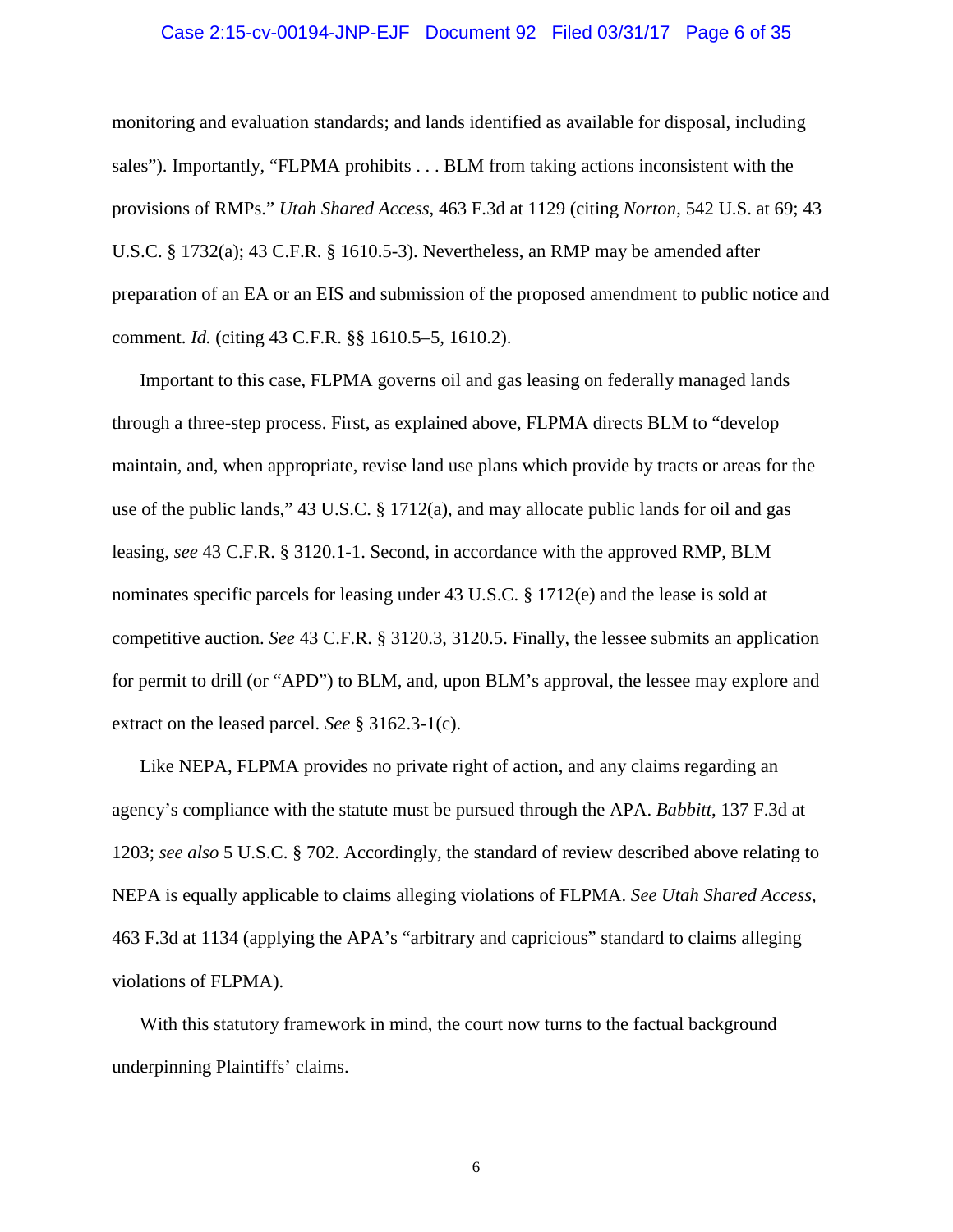# **II. FACTUAL BACKGROUND**

Plaintiffs challenge BLM's decisions to lease four parcels of land and eventually approve one of those parcels for natural gas development. The parcels at issue span nearly 3,983 acres of the West Tavaputs Plateau above the confluence of the Green River and Nine Mile Creek, not far from Utah's eastern border with Colorado. In leasing these parcels, BLM acted under the Price Field Office Resource Management Plan ("PFO ROD/RMP"), approved in 2008.

The PFO ROD/RMP, along with its underlying Environmental Impact Statement ("EIS"), addressed, *inter alia*, whether and where to allow oil and gas development within the Price Field Office's management area. (*See, e.g.*, AR006764–AR006768). During the development of the PFO ROD/RMP, BLM prepared a supplemental EIS to evaluate an alternative ("Alternative E") that would protect non-wilderness ("non-WSA") lands with wilderness characteristics, including the four parcels at issue in this lawsuit. Finding Alternative E to be overly restrictive of other resource uses, BLM chose instead to manage 97,100 acres to protect their wilderness characteristics and expressly decided that other designated areas would prioritize oil and gas development over the protection of wilderness characteristics. (AR006676–AR006677).

In December 2008, shortly after the PFO ROD/RMP was issued, BLM held a competitive oil and gas lease sale and offered 116 parcels for lease. After protest and an agency review process, the Secretary of the Interior suspended seventy-seven of these leases, including leases covering the parcels at issue in this case. At the request of the Secretary, an interdisciplinary team prepared a report on the lands subject to the suspended leases (the "Stiles Report"). That report recommended that certain parcels be deferred from leasing until certain procedural requirements were met, including additional environmental impacts analysis.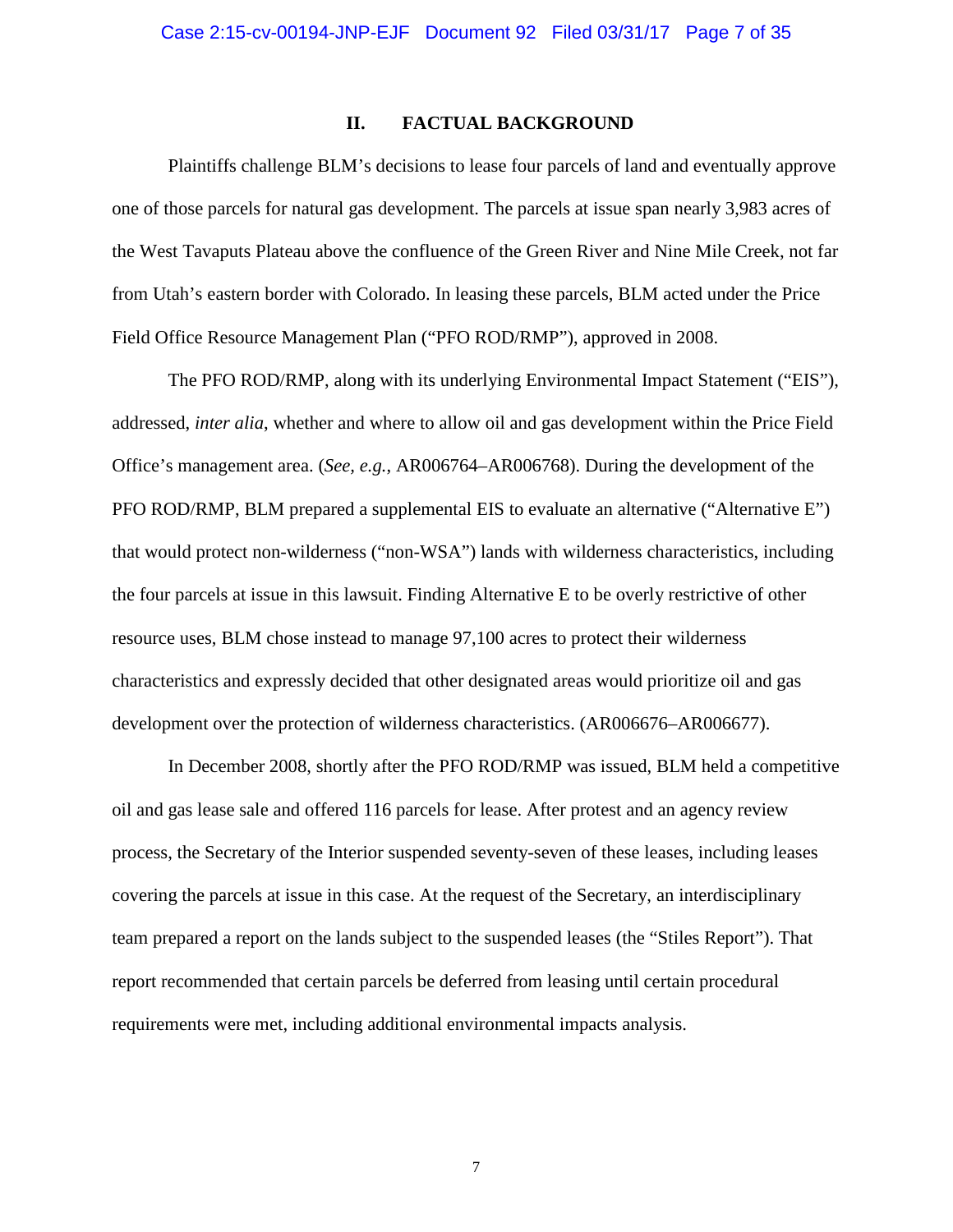### Case 2:15-cv-00194-JNP-EJF Document 92 Filed 03/31/17 Page 8 of 35

Accordingly, BLM prepared the West Tavaputs Natural Gas Full Field Development Plan EIS ("WTP EIS"). The WTP EIS evaluated the development of 807 natural gas wells from 538 well pads across a geographic area encompassing the four lease parcels at issue in this case. (AR003391, AR003417). In addition to the proposed development, the WTP EIS considered the impact of five development alternatives. One of these alternatives, Alternative D, considered implementing various measures, including no-surface-occupancy ("NSO") stipulations, $\frac{1}{1}$  to protect non-WSA lands with wilderness characteristics. (AR006086). In July 2010, BLM identified its selected alternative in a Record of Decision. (AR006096). The selected alternative considered impacts to non-WSA lands with wilderness characteristics and required imposition of certain protective lease stipulations on each lease sold in the area analyzed by the WTP EIS, including the leases at issue in this case. (AR006120–AR006121).

After issuing the WTP EIS Record of Decision, BLM prepared an environmental assessment ("EA") to analyze the environmental impacts of offering nine oil and gas leases for sale, including the four at issue in this case. The EA analyzed the impacts of oil and gas leasing on numerous resources such as: cultural sites, protected animal and plant species, hydrologic conditions, non-WSA lands with wilderness characteristics, and air quality. (AR000540– AR000568). The EA considered two alternatives: (1) the proposed action, which permitted the leases with certain protective stipulations in accordance with the PFO ROD/RMP and the WTP EIS, and (2) a no-action alternative, which precluded any leasing. (AR000553–AR000568).

The draft EA was presented for public comment in mid-2011. Plaintiffs responded, objecting in particular to the draft EA's treatment of non-WSA lands with wilderness

<sup>&</sup>lt;sup>1</sup> In the PFO ROD/RMP, an NSO is defined as "[a] fluid minerals leasing constraint that prohibits occupancy or disturbance on all or part of the lease surface to protect special values or uses. Lessees may exploit the fluid mineral resources under the leases restricted by this constraint through use of directional drilling from sites outside the area." (AR006803).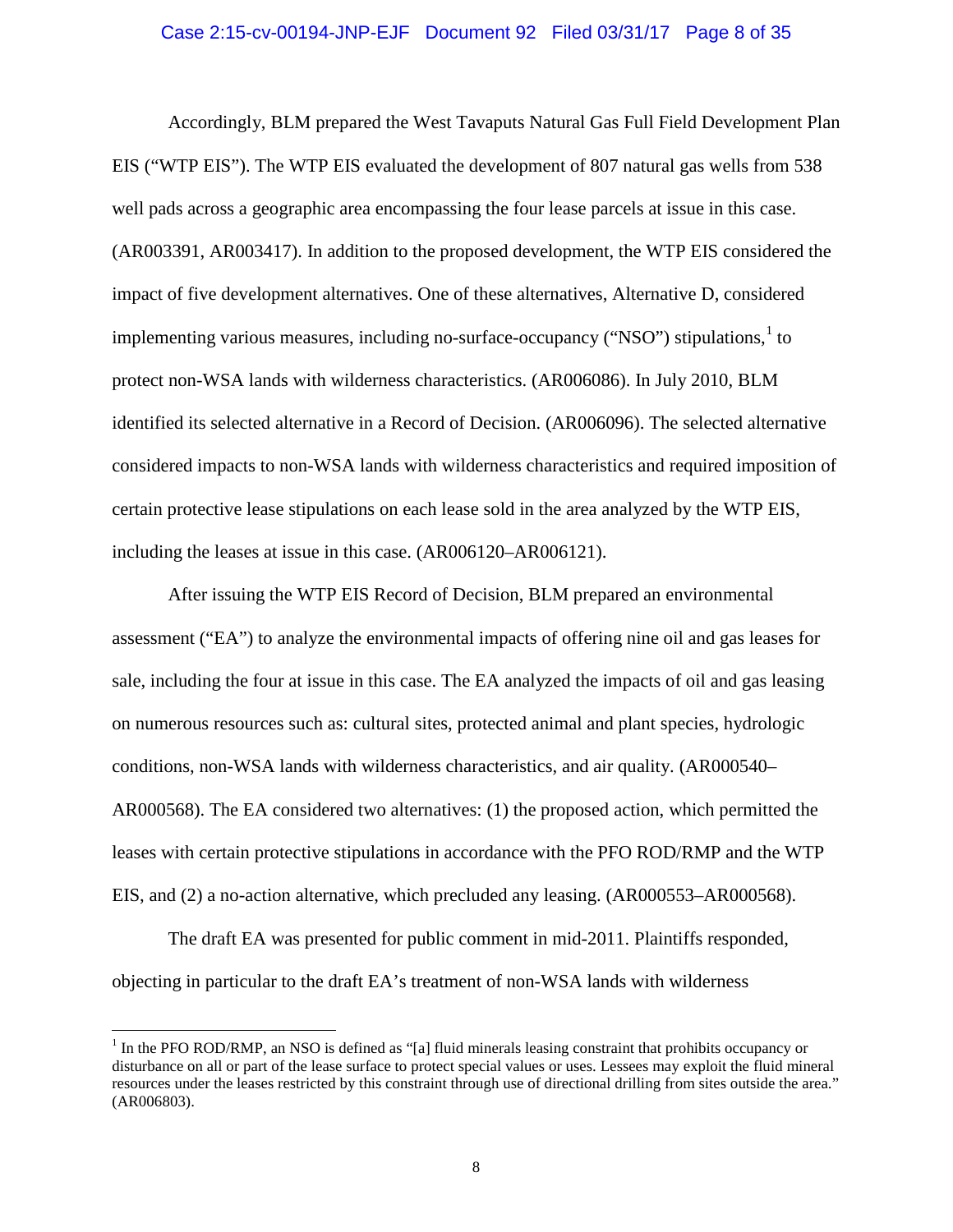# Case 2:15-cv-00194-JNP-EJF Document 92 Filed 03/31/17 Page 9 of 35

characteristics. Plaintiffs argued that the draft EA should consider "a leasing alternative that fully protects lands with wilderness characteristics, either through parcel deferrals or NSO stipulations." (AR000635). BLM responded to Plaintiffs' objections, declining to conduct further analysis of Plaintiffs' proposed alternatives. After the close of the public comment period and some tweaking of the draft EA, BLM issued the final EA in August 2011. BLM subsequently issued a Finding of No Significant Impact ("FONSI") authorizing the issuance of the leases without further analysis. (AR000505–AR000523). Based on the FONSI, BLM approved the parcels at issue for lease. BLM sold the leases at a public auction in November 2011, and issued them to XTO Energy shortly thereafter.

XTO Energy soon submitted seven APDs for seven wells on the leases and requested permission to construct pipeline and road infrastructure to service the wells. This project proposal was known as the Horse Bench NE 24 Pad Seven-Well Project ("Seven-Well Project" or the "Project"). In evaluating the applications for permits, BLM determined that existing NEPA documents adequately addressed the potential environmental impacts of the proposed project and authorized the permits and associated rights of way. (AR001596–AR001610).

In March of 2015, Plaintiffs filed their original Complaint against BLM. (Docket No. 2). Thereafter, Plaintiffs' filed a First and Second Amended Complaint. (Docket Nos. 4, 47). During the same period, XTO Energy filed a motion to intervene, which was granted by the court. (Docket Nos. 11, 19). BLM filed an Answer to the Second Amended Complaint on April 29, 2016. (Docket No. 48). XTO Energy filed an Answer on May 2, 2016. (Docket No. 49). The administrative record was filed with the court on June 3, 2016, and supplemented on July 1, 2016. (Docket Nos. 53, 59). Plaintiffs thereafter filed the instant Motion on August 22, 2016. (Docket No. 62). BLM and XTO Energy each filed their responses to the Motion on November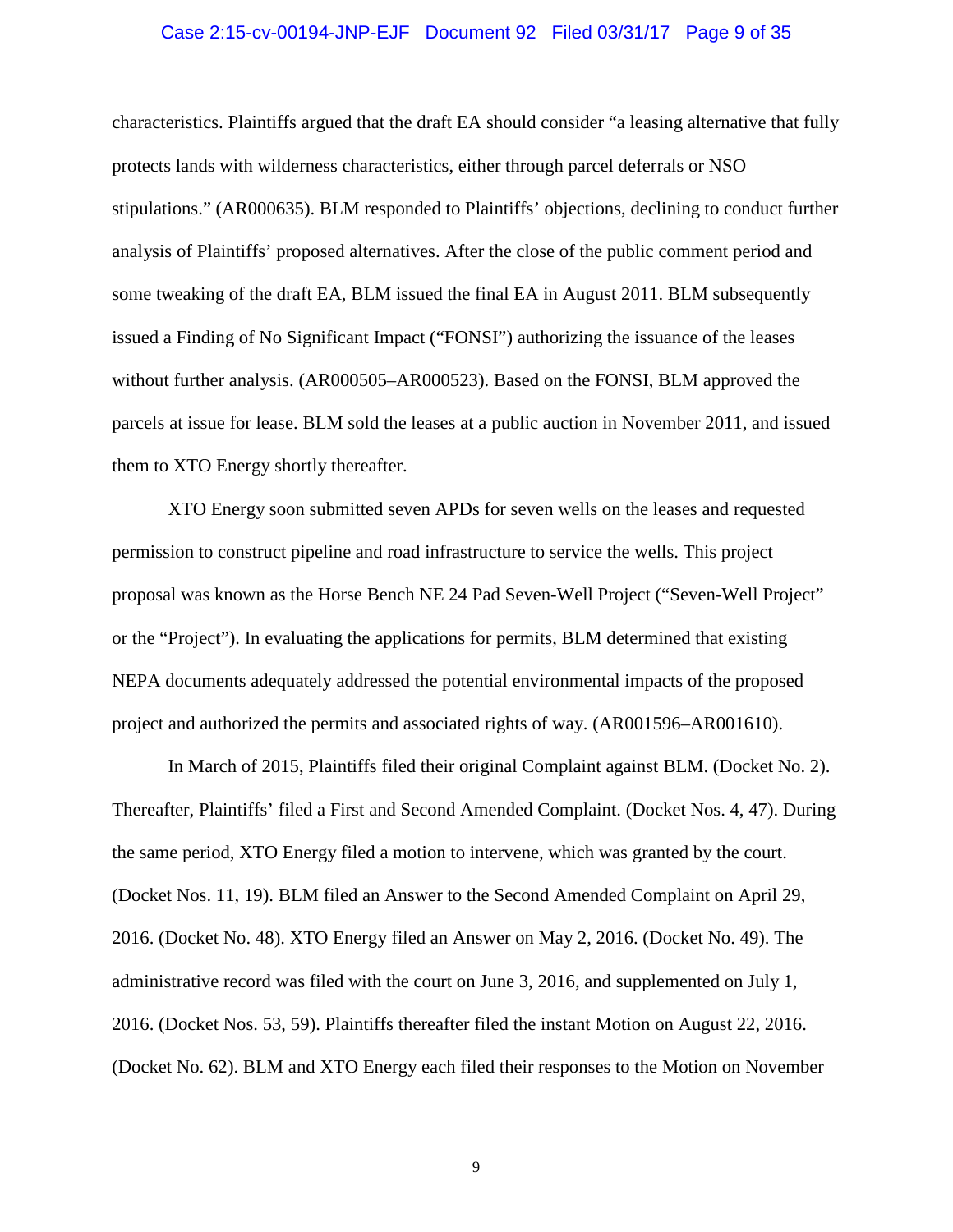# Case 2:15-cv-00194-JNP-EJF Document 92 Filed 03/31/17 Page 10 of 35

10, 2016. (Docket Nos. 70, 71). On December 16, 2016, Plaintiffs filed their reply brief. (Docket No. 75). Oral argument was held before the court on March 14, 2017.

On November 9, 2016, one day before submitting its response brief in this matter, BLM amended its previous approval of XTO Energy's APDs, indefinitely suspending each APD and associated rights of way. (Docket No. 71-1). The amendment provides that, after additional NEPA-compliant review of site-specific environmental impacts, BLM will issue a decision covering each suspended APD that will lift the suspension without modifying the conditions of approval, lift the suspension with modified conditions of approval, or rescind the approval entirely. *(Id.)*. The effect of this amendment on the litigation will be discussed below.

The court now decides Plaintiffs' Motion under jurisdiction granted by 28 U.S.C. §§ 1331, 2201, 2202, and 5 U.S.C. §§ 701–706.

### **DISCUSSION**

The operative Complaint challenges two related BLM actions: First, the issuance of four oil and gas leases offered for sale on November 15, 2011 and, second, the subsequent approval of applications for permits to "drill seven natural gas wells and construct related infrastructure on one of th[e] four challenged leases." (Docket No. 47 at 2). In this Motion, Plaintiffs argue that the 2011 Lease Sale violated NEPA because BLM failed to consider the leasing alternatives Plaintiffs proposed during the public comment period. As to the Seven-Well Project, Plaintiffs argue that BLM violated NEPA's "hard look" requirement by failing to examine the site-specific environmental impacts of the Project. Further, Plaintiffs argue that BLM violated FLPMA by approving the Seven-Well Project without certain air quality stipulations that are allegedly required by the PFO ROD/RMP. The court will first address the claim arising from the 2011 Lease Sale, and then turn to the claims related to the Seven-Well Project.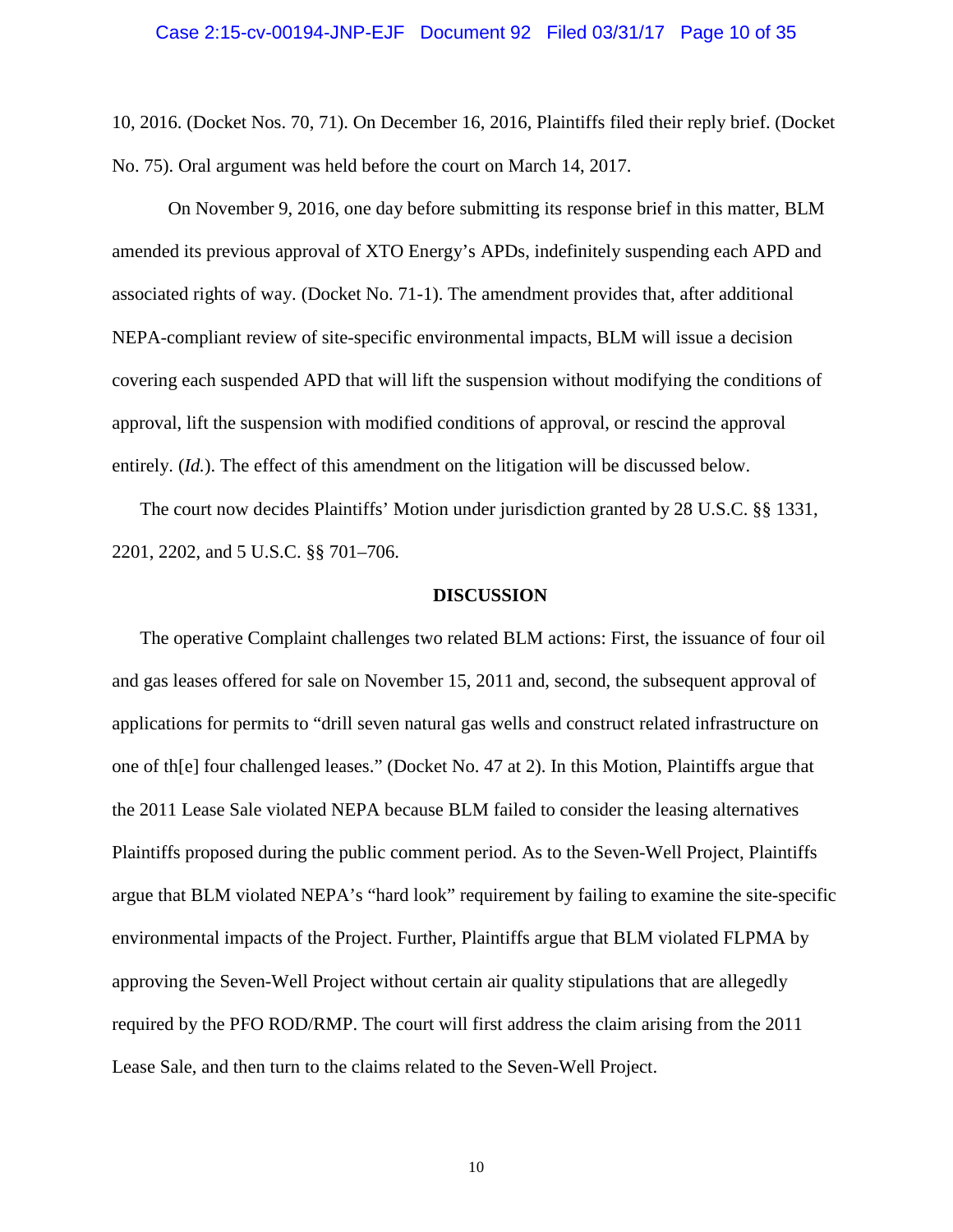# **I. THE 2011 OIL AND GAS LEASES**

Plaintiffs first claim that BLM violated NEPA by failing to analyze two reasonable alternatives proffered by Plaintiffs during the drafting of the EA for the 2011 Lease Sale. In evaluating this argument, the court is mindful that "[p]ersons challenging an agency's compliance with NEPA must structure their participation so that it . . . alerts the agency to the [parties'] position and contentions, in order to allow the agency to give the issue meaningful consideration" and thereby avoid waiver. *See Silverton Snowmobile Club*, 433 F.3d at 783 (internal quotations omitted) (quoting *Dep't of Transp. v. Pub. Citizen*, 541 U.S. 752, 764, 124 S.Ct. 2204 (2004)). Further, in evaluating BLM's actions, the court is to "consider only the agency's reasoning at the time of decisionmaking, excluding post-hoc rationalization concocted by counsel in briefs and argument." *See N.M. ex rel. Richardson*, 565 F.3d at 704. Thus, in order to properly assess Plaintiffs' challenge, it is critical to examine what Plaintiffs actually presented to the agency as well as BLM's actual response during the EA drafting process.

BLM presented the draft EA for the 2011 Lease Sale for public comment in mid-2011. Plaintiffs objected during the public comment period, referencing internal policy memos from the Department of the Interior, and arguing that these memos precluded any offer of the leases or at least required BLM to "'consider' wilderness characteristics 'when making project-level' decisions." (AR000634). Because the parcels had already been inventoried and found to have wilderness characteristics, Plaintiffs insisted that BLM must "now fully 'consider' those characteristics while planning for the  $\dots$  lease" of the parcels by "develop[ing] and evaluat[ing] a leasing alternative that fully protects lands with wilderness characteristics, either through parcel deferrals or NSO stipulations." (AR000634–AR000635). Thus, Plaintiffs suggested two distinct alternatives to the draft EA's alternatives: First, that some or all of the leases be deferred,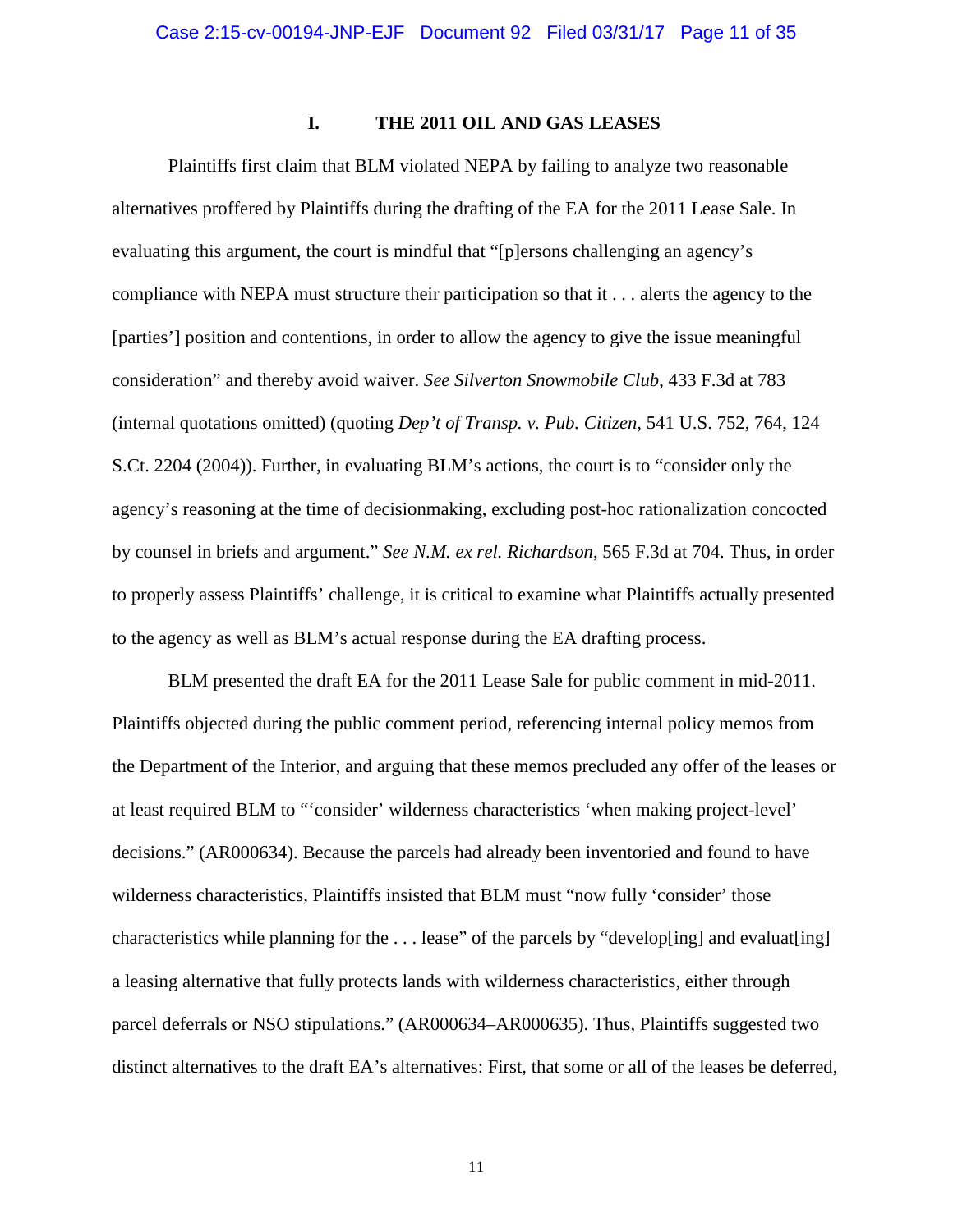# Case 2:15-cv-00194-JNP-EJF Document 92 Filed 03/31/17 Page 12 of 35

and, second, that the leases be issued with restrictive NSO stipulations. To illustrate the first alternative, Plaintiffs cited to the Colorado BLM's deferral of similar parcels "in order to update its wilderness inventory and protect 'primitive recreation opportunities.'" (AR000635). Plaintiffs explained that deferral of the leases or the addition of NSO stipulations thereto would serve to "protect wilderness characteristics" consistent with previous lease sale EAs and internal BLM procedure. (*Id.*).

BLM responded that it had specifically analyzed the impact of the leases on non-WSA lands with wilderness characteristics within the EA. (AR000635). BLM further asserted that it had "fully considered and documented the extent to which the value and use of lands with wilderness characteristics would be foregone" in the 2008 PFO ROD/RMP, which had determined that geographical areas that included the parcels at issue would not be managed to preserve wilderness characteristics. (AR000634; *see also* AR001278). BLM further explained that the PFO ROD/RMP had "fully considered" managing 937,440 acres of land, including the parcels at issue, "to protect, preserve, and maintain their wilderness characteristics" as an alternative ("Alternative E") that was ultimately rejected in favor of the adopted RMP. (AR000635). This rejected alternative considered, *inter alia*, the application of NSO stipulations to large sections of PFO-managed land. <sup>2</sup> (*See id.*). BLM concluded that its decision to offer the leases at issue was in accordance with the inventories in the 2008 PFO ROD/RMP and the 2010 WTP EIS, as well as decisions regarding land-use contained in the 2008 PFO ROD/RMP. (AR000636). And, importantly, BLM could not identify "any change in circumstance to warrant the need to revisit th[e] decisions made in the PFO ROD/RMP" in this instance. (*Id.*). As for

<sup>&</sup>lt;sup>2</sup> While the adopted RMP did not require NSO stipulations for mineral leases in most of the area including the parcels at issue, it did require that certain less restrictive constraints (drawn from the PFO ROD/RMP and WTP EIS) be incorporated into all mineral leases issued "when determined to be necessary from the NEPA review conducted for the [leasing] action." (AR001277).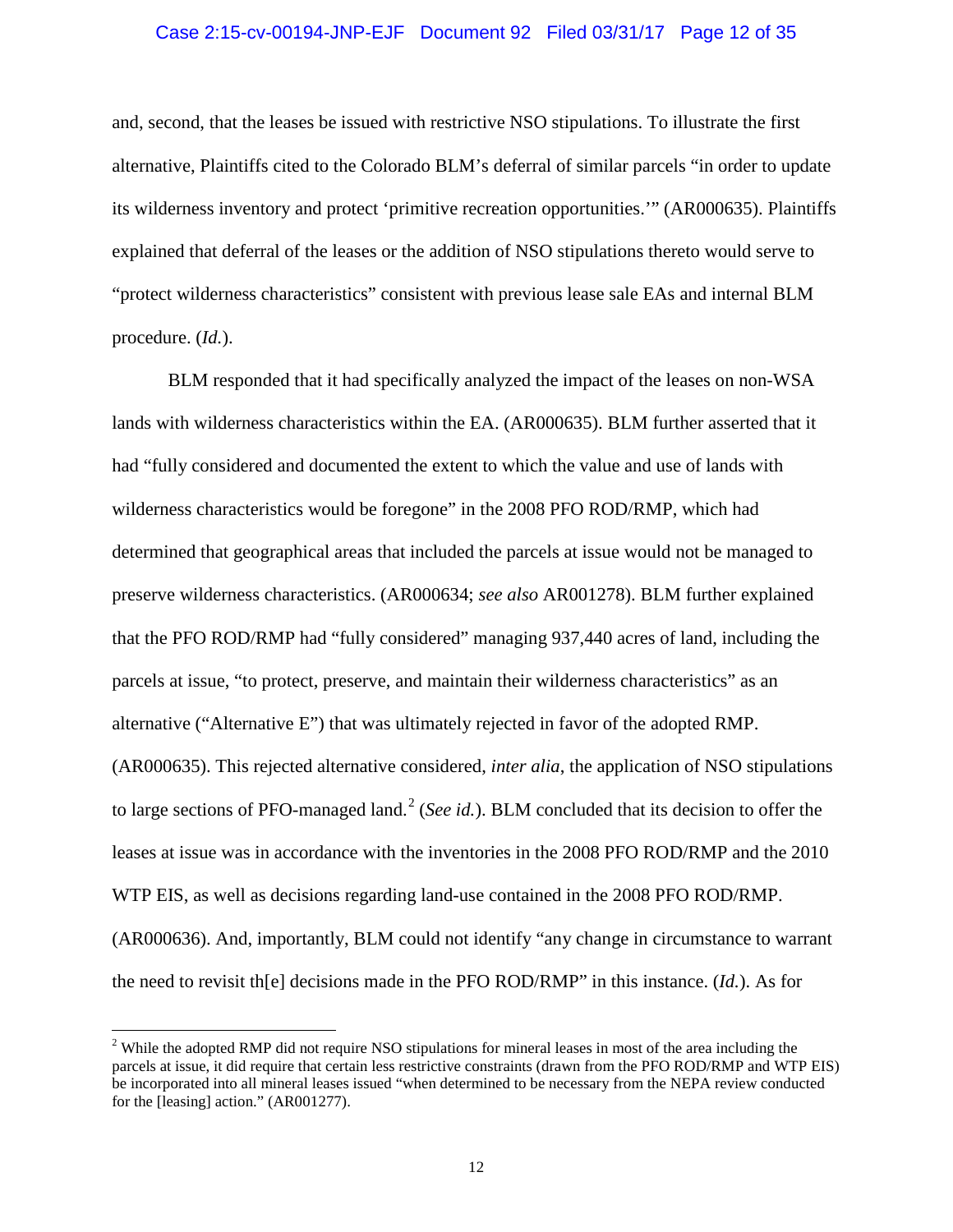# Case 2:15-cv-00194-JNP-EJF Document 92 Filed 03/31/17 Page 13 of 35

Plaintiffs' suggestion of a deferral alternative, BLM acknowledged that the Colorado State Office BLM had deferred similar leases, but explained that those leases were deferred "while [Colorado BLM officials] compile and analyze [the] level of inventory information that Utah BLM already has through the 2008 PFO proposed RMP/Final EIS." (AR000635).

In essence, BLM rejected Plaintiffs' proffered alternatives because it considered the information and decisions in the previous RMP (and more recent EIS) sufficient to address the alternatives Plaintiffs had raised. Plaintiffs reject this reasoning. They suggest instead that BLM could not base its rejection of the proffered alternatives on previous land-use analyses that differed significantly from the site-specific EA in size, scope, and purpose. Thus, Plaintiffs argue that, in rejecting the proposed alternatives, BLM failed to consider a reasonable range of alternatives as required by NEPA. In response, BLM contends that it properly rejected Plaintiffs' proffered alternatives because the alternatives were ultimately infeasible and because sufficiently similar alternatives had already been considered in studies incorporated by reference into the EA. Thus, BLM asserts that the EA's range of alternatives satisfied the statutory and regulatory requirements of NEPA. As explained below, the court finds that BLM's stated rationale for rejecting Plaintiffs' proffered alternatives was neither arbitrary nor capricious, and therefore Plaintiffs' challenge to the sufficiency of alternatives considered by BLM fails.

NEPA requires BLM to "incorporate a range of reasonable alternatives" into any EA prepared for a proposed project. *W. Watersheds Project*, 721 F.3d at 1274; *see also* 40 C.F.R. § 1508.9(b) (requiring EAs to include "brief discussions of . . . the environmental impacts of the proposed action and alternatives"). In order "to determine whether an agency acted arbitrarily or capriciously by not considering certain alternatives, a 'rule of reason and practicality' informs the analysis." *Biodiveristy Conservation All. v. Jiron*, 762 F.3d 1036, 1083 (10th Cir. 2014)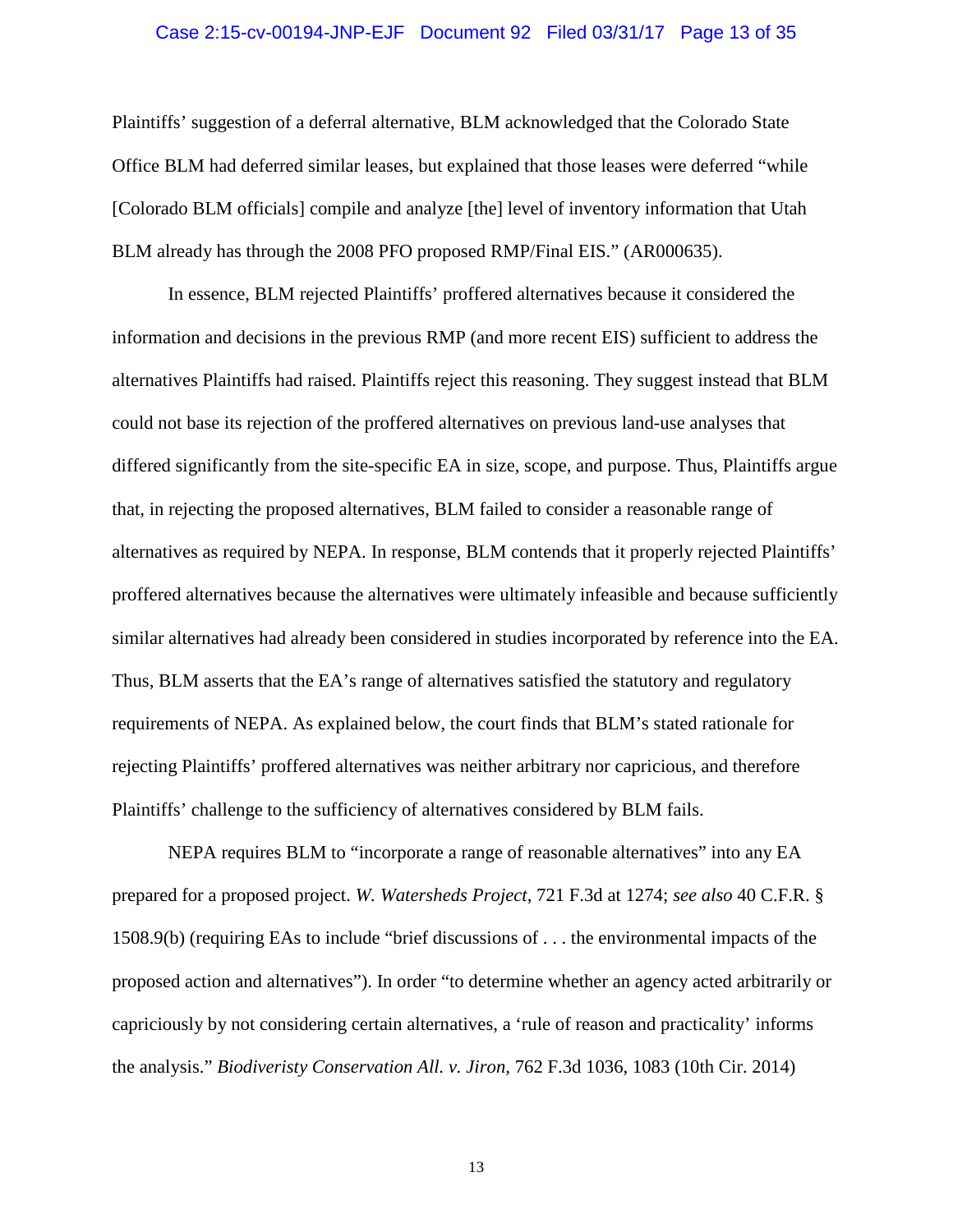# Case 2:15-cv-00194-JNP-EJF Document 92 Filed 03/31/17 Page 14 of 35

(quoting *Airport Neighbors All.*, 90 F.3d at 432)). Under this "rule of reason," "[a]lternatives that do not accomplish the purpose of an action are not reasonable and need not be studied in detail by the agency." *Citizens' Comm.*, 297 F.3d at 1031 (citation and quotations omitted). Likewise, "[a]n agency need not analyze the environmental consequences of alternatives it has in good faith rejected as too remote, speculative, . . . impractical or ineffective." *Airport Neighbors All.*, 90 F.3d at 432 (alterations in original) (quoting *City of Aurora v. Hunt*, 749 F.2d 1457, 1467 (10th Cir. 1984)). Moreover, NEPA does not require an agency to conduct a "separate analysis of alternatives which are not significantly distinguishable from alternatives actually considered, or which have substantially similar consequences." *Headwaters, Inc. v. Bureau of Land Mgmt.*, 914 F.2d 1174, 1181 (9th Cir. 1990); *see also N. M. ex rel. Richardson*, 565 F.3d at 711 ("[A]gencies are excused from analyzing alternatives that are not 'significantly distinguishable' from those already analyzed.").

Here, Plaintiffs argue that BLM violated the "rule of reason" by rejecting their proffered deferral and NSO alternatives in reliance on information and land-use determinations contained in the previously compiled 2008 PFO ROD/RMP and 2010 WTP EIS. The court will apply the "rule of reason" first to Plaintiffs' deferral alternative and then to their NSO alternative.

# **A. BLM properly rejected the deferral alternative proffered by Plaintiffs.**

Plaintiffs first challenge BLM's rejection of their proffered deferral alternative. Plaintiffs did not provide significant explanation regarding the contours or ultimate purpose of parcel deferrals in their objection to the draft EA, but they seemed to argue that deferrals could be justified by the need to gather relevant wilderness inventory information.<sup>3</sup> This is implied by

 $3$  The vagueness of this objection hews dangerously close to a waiver for lack of specificity. As explained above, a party "challenging an agency's compliance with NEPA must structure [its] participation" so as to "alert the agency" to the party's position and allow the agency to give the challenge meaningful consideration. *Silverton Snowmobile*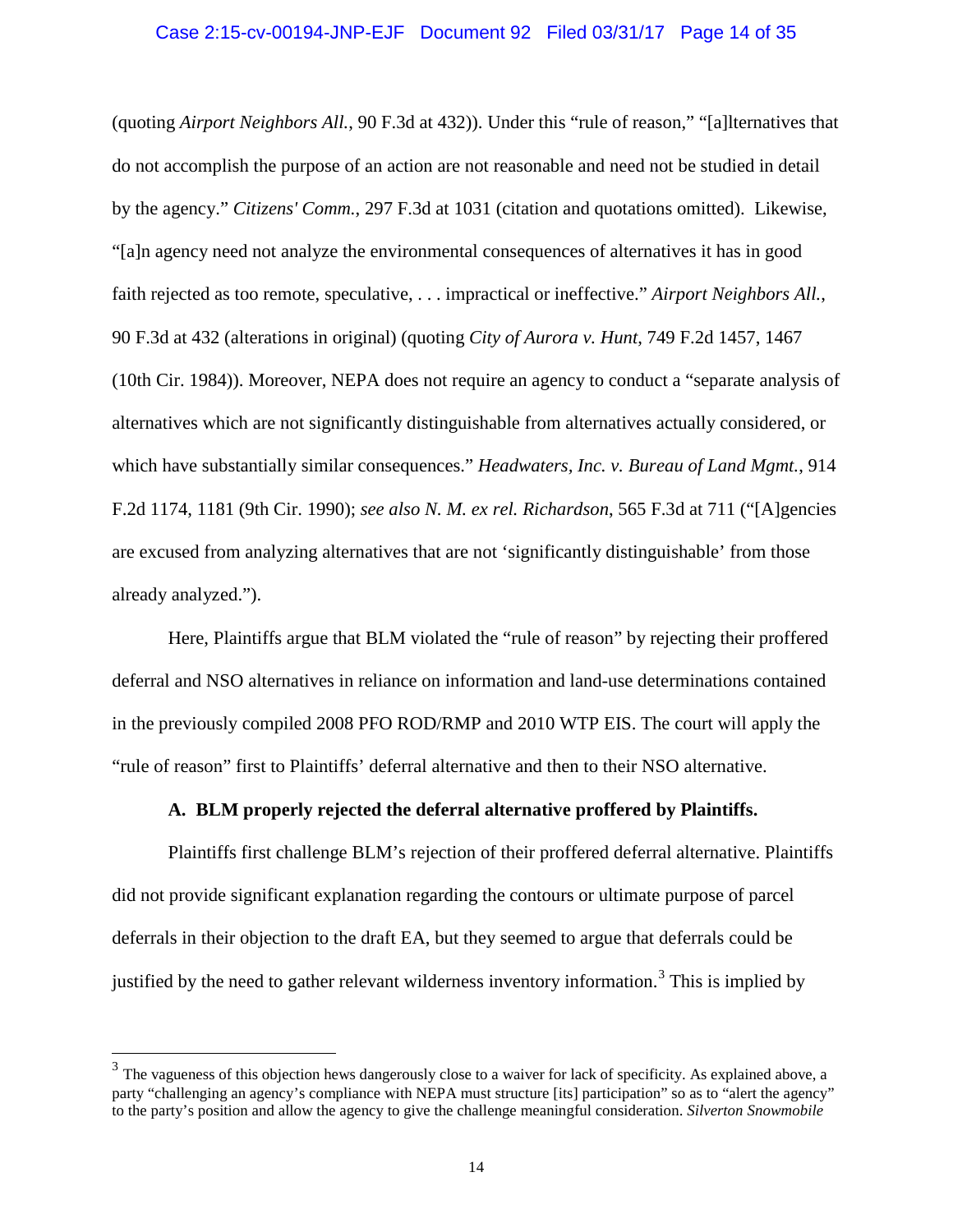# Case 2:15-cv-00194-JNP-EJF Document 92 Filed 03/31/17 Page 15 of 35

Plaintiffs' choice to favorably highlight the Colorado BLM's deferral of certain parcels "in order to update its wilderness inventory and protect 'primitive recreation opportunities.'" (AR000635).

BLM directly addressed this proposed alternative by explaining that Colorado BLM officials had chosen to defer leasing certain parcels in order to "compile and analyze [the] level of inventory information that Utah BLM *already has* through the [PFO ROD/RMP]." (*Id.*  (emphasis added)). Thus, BLM concluded that there was sufficient information to proceed with lease decisions and that deferral to gain additional inventory information was therefore unnecessary. The court does not find this conclusion either arbitrary or capricious. Plaintiffs have provided no evidence that the extensive inventory information BLM had on hand from previous studies was inadequate for purposes of the leasing decisions at issue. Moreover, BLM staff visited the individual parcels at issue in order to "validate existing data and gather new information in order to make an informed leasing recommendation" prior to compiling the EA. (AR000535). Thus, BLM had at least general information regarding the parcels from previous studies and both confirmed and supplemented that information with individual site visits. On this record, BLM had sufficient information to proceed with leasing decisions; any alternative that required the agency to stop leasing simply to obtain information that it already had on hand would be needlessly redundant and ultimately unreasonable. *See Custer Cty. Action Ass'n v. Garvey*, 256 F.3d 1024, 1041 (10th Cir. 2001) ("[NEPA] requires only that *reasonable* alternatives be evaluated." (emphasis added)); *Airport Neighbors All.*, 90 F.3d at 432 (allowing agencies to reject proposed alternatives that are either "impractical or ineffective"). "There will always be more data that could be gathered; agencies must have some discretion to decide when to draw the line and move forward with decisionmaking." *See Town of Winthrop v. FAA*, 535

 $\overline{a}$ 

*Club*, 433 F.3d at 783. Nevertheless, as BLM seemed to understand Plaintiffs' objection well enough to respond, the court will consider it.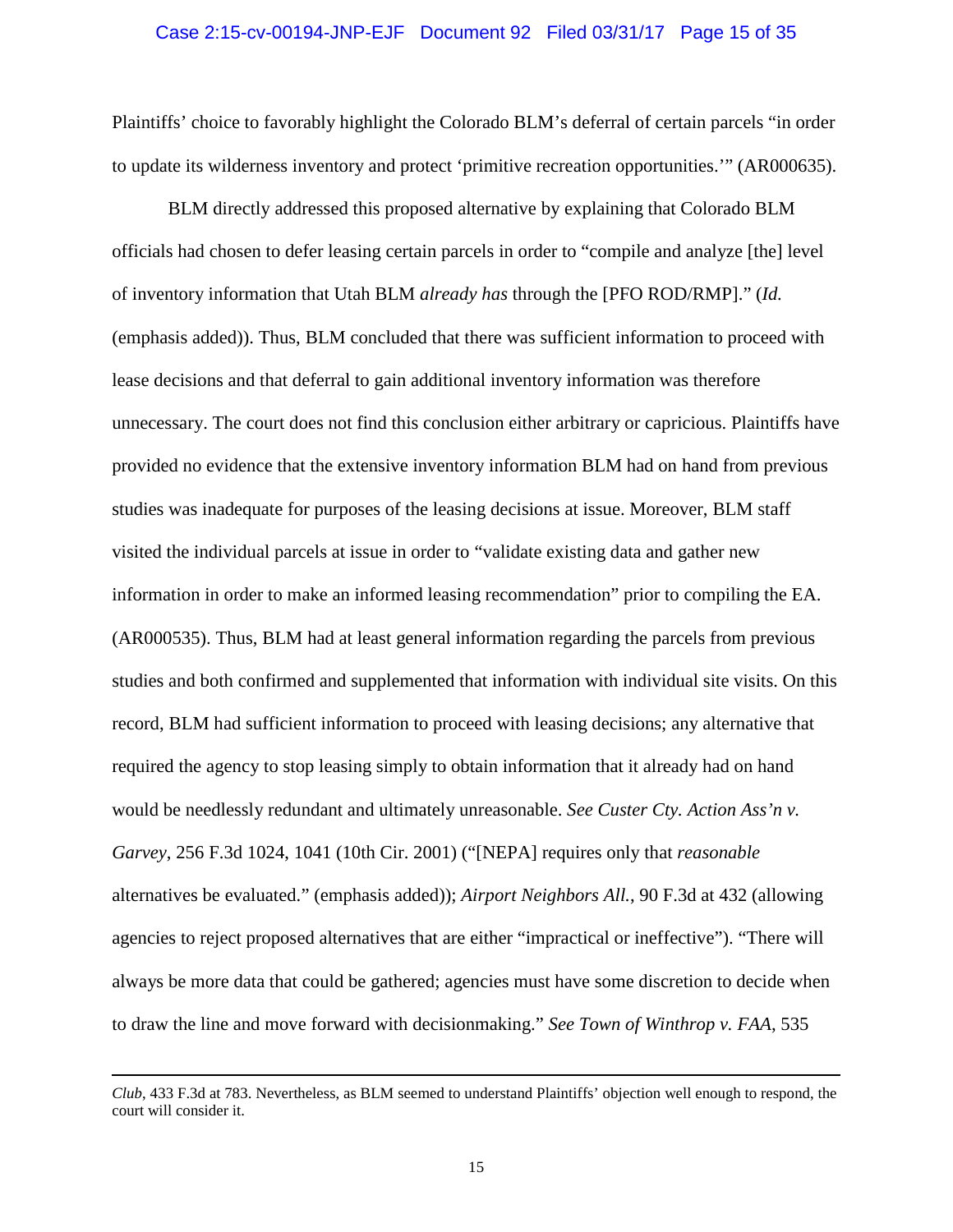F.3d 1, 11 (1st Cir. 2008). Plaintiffs have not demonstrated that BLM abused that discretion here. Accordingly, BLM properly rejected the proposed deferral alternative.<sup>4</sup>

# **B. BLM properly rejected the NSO alternative proffered by Plaintiffs.**

Plaintiffs next challenge BLM's rejection of their proposed NSO alternative, which would have considered attaching restrictive NSO stipulations to parcel leases in order to limit deleterious effects on wilderness characteristics. Plaintiffs insist that an "unresolved conflict[] concerning alternative uses of available resources" (i.e., a conflict between mineral development and wilderness characteristics) characterized the parcels at issue, requiring BLM to "study, develop, and describe appropriate alternatives" to the proposed leases. *See* 42 U.S.C. § 4332(2)(E); 40 C.F.R. 1508.9(b) (requiring an EA to include brief discussion of alternatives required by 42 U.S.C. § 4332(2)(E)). As explained above, BLM concluded that it need not conduct further analysis of possible NSO stipulations in light of the land-use decisions in the PFO ROD/RMP and that document's analysis of Alternative E, which explicitly considered and rejected managing extensive areas (including the parcels at issue) to preserve wilderness characteristics. Plaintiffs argue that BLM could not reject their NSO alternative based on landuse decisions made in the 2008 PFO ROD/RMP because such broad-scale analysis differs markedly in "purpose and need" from the site-specific EA at issue here: "While the analysis in the [PFO ROD/RMP] gave BLM a basis for rejecting Alternative E at the land use planning stage . . . , it offers no insight into site-specific resource conflicts *at the lease sale stage*, or how

<sup>&</sup>lt;sup>4</sup> Insofar as Plaintiffs' deferral alternative suggests indefinite postponement of parcel leasing solely to protect wilderness characteristics, BLM properly rejected it. Deferral for deferral's sake is not "significantly distinguishable" from the no-action alternative already considered in the EA. *See N. M. ex rel. Richardson*, 565 F.3d at 711 ("[A]gencies are excused from analyzing alternatives that are not 'significantly distinguishable' from those already analyzed."); *Native Ecosystems Council v. U.S. Forest Serv.*, 428 F.3d 1233, 1248–49 (9th Cir. 2005) ("[I]f Native Ecosystems wanted an alternative that did not involve [the consequences of the preferred alternative], it got one—the 'no action' alternative."). And BLM specifically cited to the no-action alternative's analysis of non-WSA lands with wilderness characteristics in rejecting Plaintiffs' proffered alternatives. (*See* AR00635).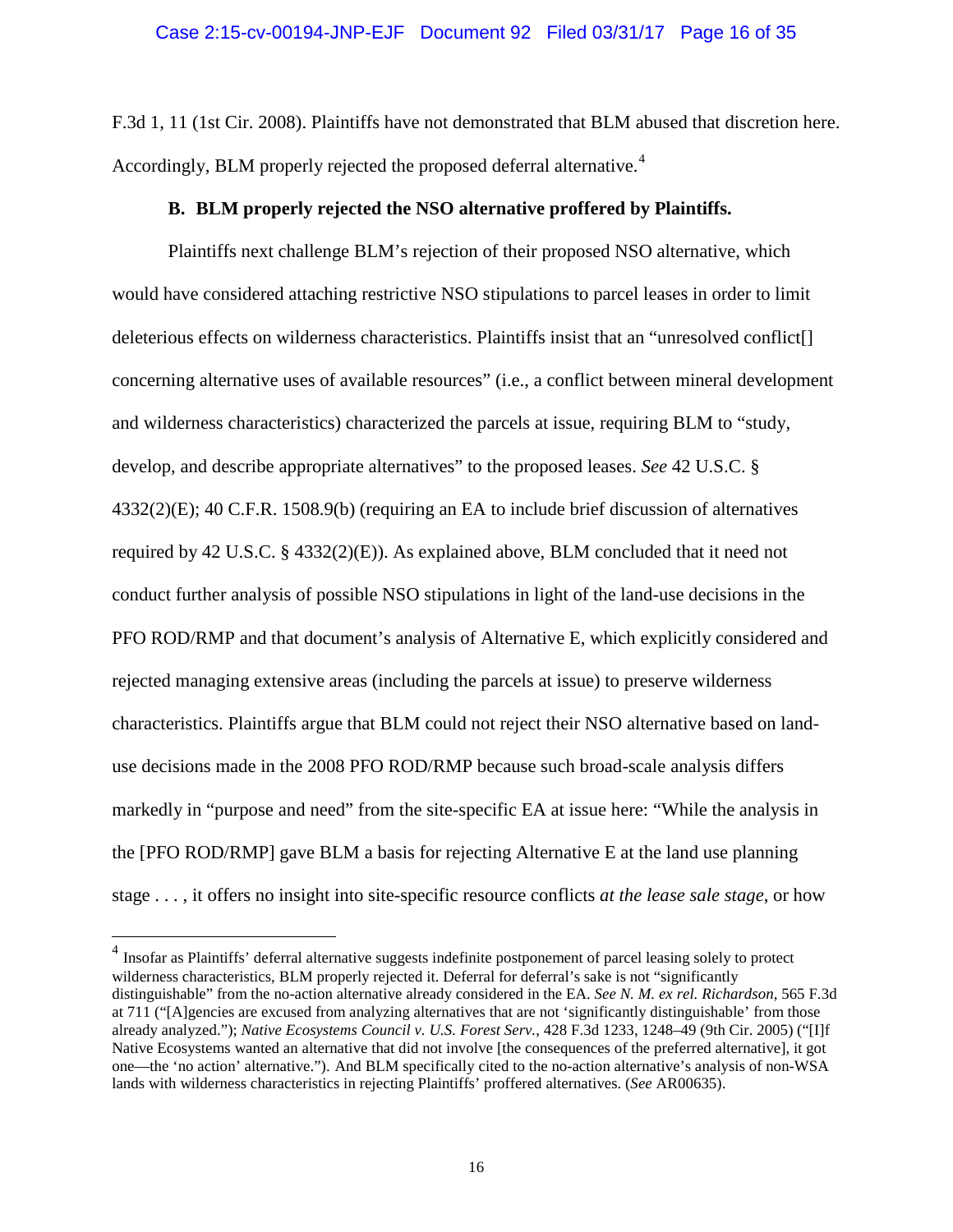# Case 2:15-cv-00194-JNP-EJF Document 92 Filed 03/31/17 Page 17 of 35

BLM might resolve those conflicts through a leasing decision." (Docket No. 62, at 24 (emphasis in original)). This court disagrees and holds instead that the PFO ROD/RMP provided a reasonable basis for rejecting Plaintiffs' proposed NSO alternative.

While it is true, as Plaintiffs argue, that the PFO ROD/RMP did not include any decisions to lease specific parcels, *see* 43 C.F.R. § 1601.0-5 (explaining that an RMP "is not a final implementation decision on actions which require further specific plans, process steps, or decisions"); *Norton*, 542 U.S. at 69 ("[L]and use plans are not normally used to make sitespecific implementation decisions."), the RMP did include crucial decisions about where and under what conditions leases would be issued. As explained by BLM during the EA drafting process, the PFO ROD/RMP determined that only certain areas would be managed to preserve their wilderness characteristics, (AR 006734), while others would be open for mineral development—even where such development would be detrimental to other identified resources, including wilderness characteristics, (*see* AR006767; AR006655). Within the 97,100 acres specifically selected for management to preserve wilderness characteristics, areas were either entirely closed to oil and gas leasing or open to such leasing only with NSO lease stipulations that would prevent any surface-disturbing exploration or extraction. (AR006734). More than two million total acres were specifically designated as "open to leasing" subject to various levels of constraint, including relatively permissive standard leasing conditions, moderately restrictive lease notices, and, in some sensitive areas, highly restrictive NSOs. (AR006764–AR006767).

Important here, the Desolation Canyon Unit One, which encompasses the parcels at issue in this case, was not selected for management to preserve its wilderness characteristics. (*See*  AR006676; AR000546). Instead, the area was among "seven non-WSA lands with wilderness characteristics areas not carried forward for protection [of wilderness characteristics]" due to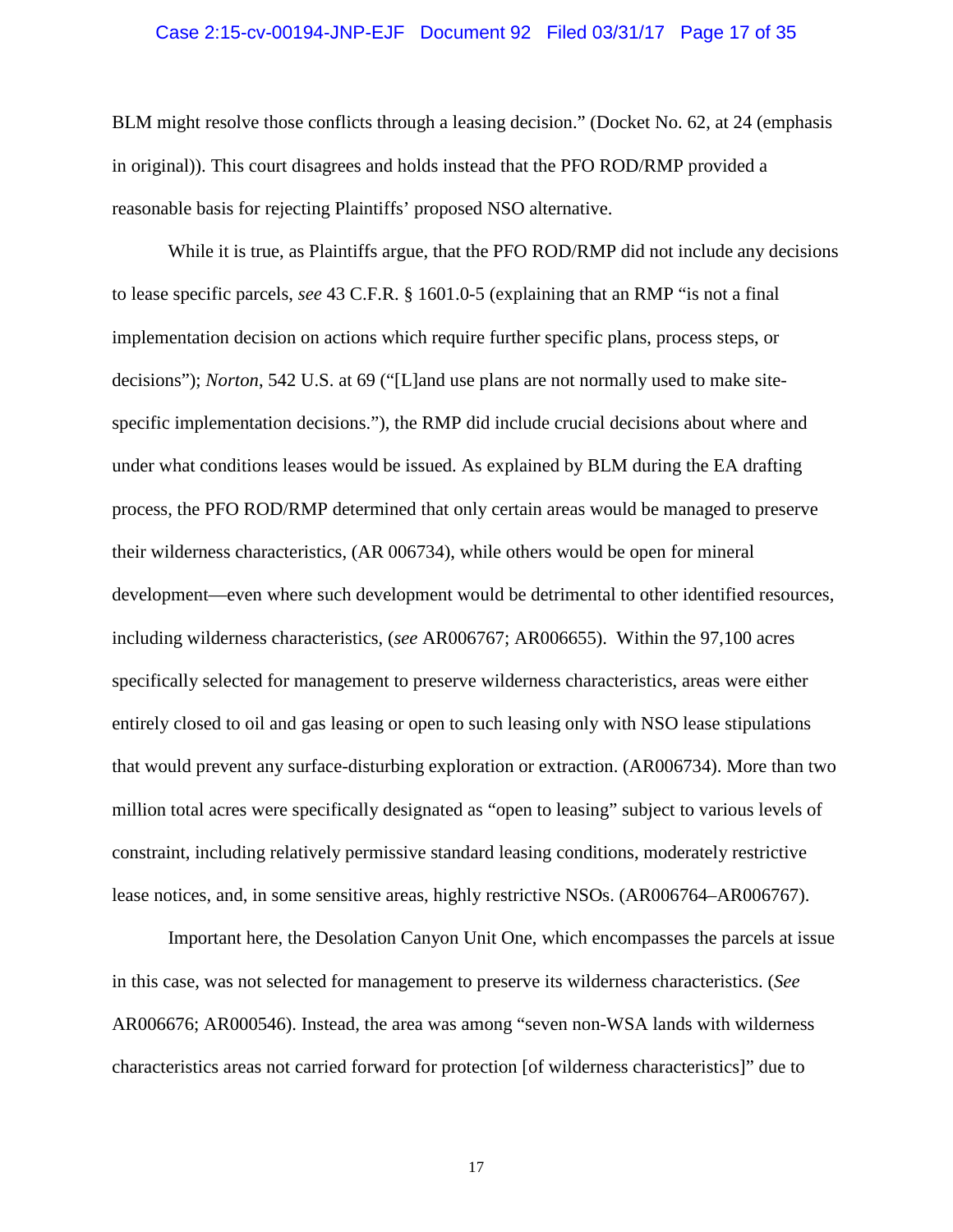# Case 2:15-cv-00194-JNP-EJF Document 92 Filed 03/31/17 Page 18 of 35

significant potential for energy and mineral development. (*See* AR006676, AR007250, AR000546). Moreover, the PFO RMP/ROD required that leases issued in the Desolation Canyon Unit One be subject to either NSO stipulations or lesser restrictions to protect various surface resources. (*See* AR007264). The parcels at issue fall within the geographic area that is subject to lesser protective lease stipulations. (*See id.*; *e.g.*, AR000582). Thus, the PFO ROD/RMP excluded the Desolation Canyon Unit One area (and, by extension, the parcels at issue) from designated areas specifically selected for management to preserve wilderness characteristics and other areas specifically selected for the application of NSO stipulations. Moreover, as BLM noted, the PFO ROD/RMP specifically rejected designating lands including the Desolation Canyon Unit One area for management to preserve wilderness characteristics when it rejected Alternative E. (*See* AR006654–AR006657).

Plaintiffs' proposed NSO alternative would have upended these land-use decisions in at least two ways. First, the alternative would have fundamentally recast parcels within the Desolation Canyon Unit One, prioritizing the protection of wilderness characteristics over the advancement of oil and gas leasing. Second, the alternative contemplated imposing highlyrestrictive NSO stipulations outside of the specific geographic areas where such stipulations were required under the RMP. In response to Plaintiffs' objections to the draft EA, BLM explained that analysis of such an alternative was unnecessary because "[t]here has not been any change in circumstances to warrant the need to revisit the electrons made in the PFO ROD/RMP."<sup>5</sup> (AR

 <sup>5</sup> BLM's approach here was in accordance with its statutory mandate. FLPMA requires BLM to develop an RMP and to govern subsequent management decisions "in accordance with" that RMP. 43 U.S.C. §§ 1712(a), 1732(a). This statutory directive "prevent[s] BLM from taking actions inconsistent with the provisions of a land use plan." *Norton*, 542 U.S. at 69 (citations omitted); *see also* 43 C.F.R. § 1610.5-3(a) (requiring that "subsequent more detailed or specific planning . . . conform to" the adopted RMP). Thus, BLM actions inconsistent with an adopted RMP "can be set aside as contrary to law." *Id.* An RMP may only be revised "when appropriate" under FLPMA. 43 U.S.C. § 1712(a). Accordingly, the PFO ROD/RMP provides for changes to "leasing allocation[s] or specific lease stipulation[s] . . . through the plan maintenance or amendment process" only when "*new resource data information or circumstances relevant to the decision* [are] available at the time of the lease review" for individual parcels.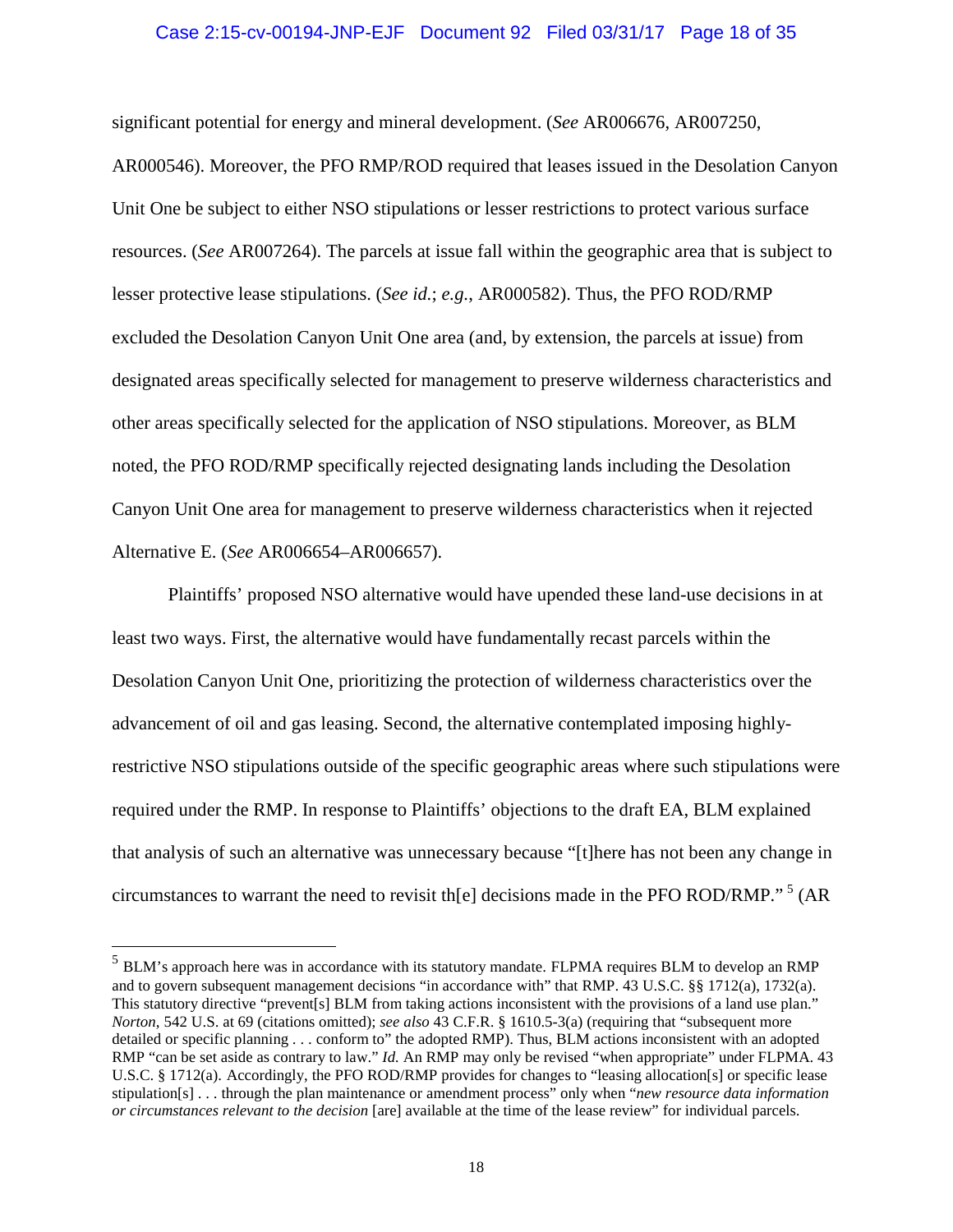# Case 2:15-cv-00194-JNP-EJF Document 92 Filed 03/31/17 Page 19 of 35

000636). In other words, there was no obvious reason to reevaluate the established designation of specified areas to protect wilderness characteristics and others to facilitate oil and gas leasing. Nor was there any reason to reconsider the Desolation Canyon Unit One area's designation as open to oil and gas leasing subject only to lesser constraints under the RMP. Plaintiffs cannot point to any changed circumstances that would necessitate such reevaluation and have failed to proffer any facts that would suggest that BLM's reasoning on this point was either arbitrary or capricious. Instead, Plaintiffs seem to suggest that NEPA requires BLM to reevaluate its land-use decisions at every level, with every project, even when there is no evidence that such reevaluation is necessary. Such an approach to the alternatives analysis is patently unreasonable and is not required by NEPA. *See WildEarth Guardians v. Nat'l Park Serv.*, 703 F.3d 1178, 1183 (10th Cir. 2013) ("[A]gencies need not consider every possible alternative to a proposed action, only 'reasonable' alternatives." (quoting 40 C.F.R. § 1502.14(a))); *cf. Pennaco Energy, Inc. v. U.S. Dep't of Interior*, 377 F.3d 1147, 1156–57 (10th Cir. 2004) (holding that an agency decision was properly overturned where there was "substantial [record] evidence to support the ... conclusion that the proposed action raised significant new environmental concerns that had not been addressed by existing NEPA documents"). Accordingly, BLM was not required to consider Plaintiffs' proposed NSO alternative.<sup>6</sup>

 <sup>(</sup>AR006766 (emphasis added)). As explained below, Plaintiffs have not come forward with any "new resource data information or circumstances relevant to the decision" that would authorize, let alone necessitate, any alteration of the RMP's directives.

<sup>&</sup>lt;sup>6</sup> Plaintiffs also suggest that BLM entirely failed to conduct required site-specific analysis by substituting previously completed analysis from the PFO ROD/RMP and WTP EIS. (Docket No. 62, at 25) ("The regulations do not allow an agency to *substitute* broad analysis for site-specific analysis, as BLM has done here." (emphasis in original)). If BLM had indeed relied *solely* on these previous analyses without any attention to site-specific issues—concluding without further elaboration that the proffered alternatives were unnecessary because the previous analyses were sufficient in and of themselves—such reasoning could be suspect. But this version of events is not reflected in the record. Instead, BLM explained that there had "*not been any change in circumstances* to warrant the need to revisit those decisions [regarding wilderness characteristics and NOS stipulations] made in the PFO ROD/RMP." (AR000636 (emphasis added)). This conclusion was no doubt informed by the interdisciplinary parcel review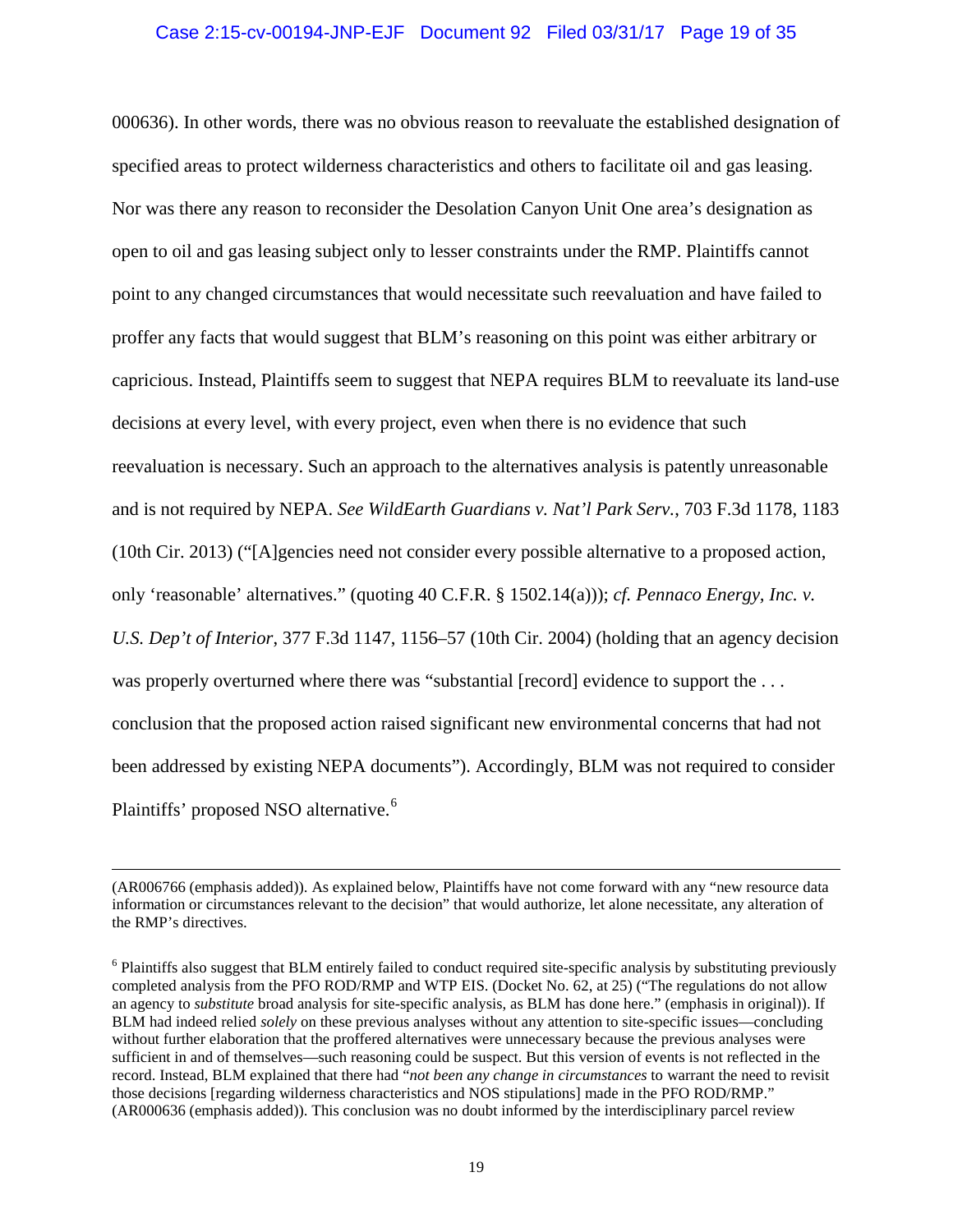# Case 2:15-cv-00194-JNP-EJF Document 92 Filed 03/31/17 Page 20 of 35

Moreover, even if BLM were required to consider the NSO alternative, the "brief discussion[]" of the alternative offered in response to Plaintiffs' objection and appended to the final EA would suffice for purposes of compliance with NEPA. *See* 40 C.F.R. § 1508.9(b) (requiring only "brief discussion[]" of alternatives to the proposed project in an EA); *W. Watersheds Project*, 721 F.3d at 1274 (explaining that the "depth of discussion and analysis required [by NEPA] is different depending on whether the document is an EIS or an EA" and indicating that an EA requires less detailed discussion and analysis (emphasis omitted)); *S. Utah Wilderness All.*, 2016 WL 6909036, at \*13 (holding that evaluation of proposed alternative in agency's response to public comment sufficed as "brief discussion" under regulatory requirements for an EA).

# **C. Plaintiffs have failed to demonstrate prejudice resulting from the alleged errors.**

Finally, even if BLM's rejection of the proffered alternatives were erroneous, Plaintiffs have failed to demonstrate that the rejection itself or the lack of more substantial analysis of these alternatives "compromised the EA so severely as to render the FONSI arbitrary and capricious." *W. Watersheds Project*, 721 F.3d at 1275. Errors that amount to "mere 'flyspecks' and do not defeat NEPA's goals of informed decisionmaking and informed public comment will not lead to reversal." *See N.M. ex rel. Richardson*, 565 F.3d at 704. "And even if an agency violates the APA, this does not require reversal unless the [plaintiff] demonstrates prejudice

 $\overline{a}$ 

<sup>(</sup>IDPR) team's site visits to the parcels at issue in May of 2011, which were conducted "to validate existing data and gather new information in order to make an informed leasing recommendation." (AR000535). Thus, BLM evaluated the parcels at issue, referred to the previous analyses of the area included in the PFO ROD/RMP as well as the more recent WTP EIS, and concluded that there was no present reason to revisit the decisions made in past analyses regarding the general protection of wilderness characteristics or the specific imposition of NOS stipulations. That same process informed the FONSI, which concluded that the EA's analysis of site-specific information indicated that "there are no new circumstances or information that would substantially change the analysis [found in the WTP EIS]." (AR000506). This is not unthinking or inappropriate reliance on previous analyses, but a synthesis of sitespecific information with previously completed analyses that yields an entirely new analysis. Accordingly, the court rejects Plaintiffs' allegation that BLM failed to conduct appropriate site-specific analysis regarding the parcels at issue.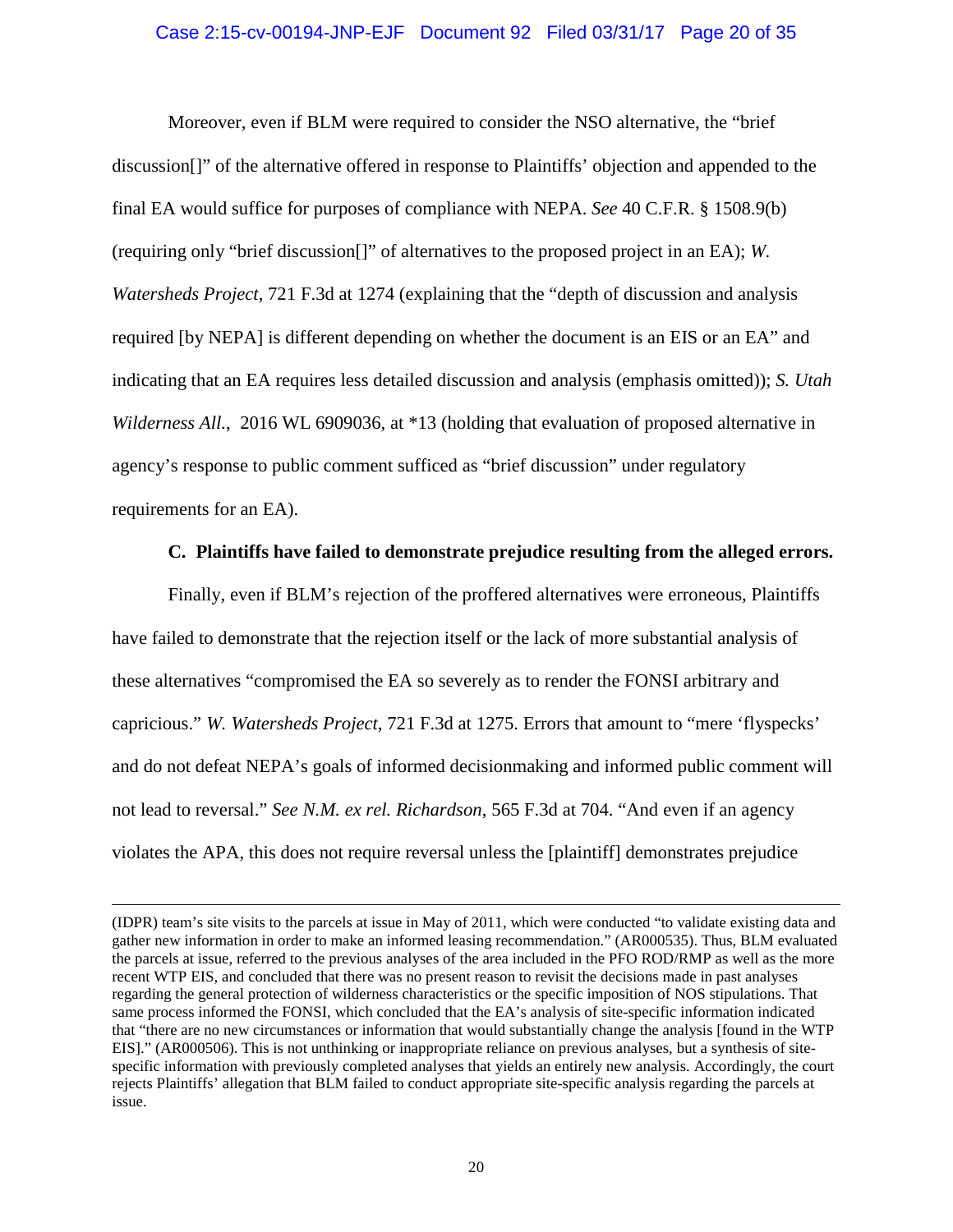# Case 2:15-cv-00194-JNP-EJF Document 92 Filed 03/31/17 Page 21 of 35

resulting from the error." *See WildEarth Guardians*, 703 F.3d at 1183. Plaintiffs have not alleged prejudice beyond the rejection itself and have not shown how the alleged errors so compromised BLM's analysis as to render the issuance of the leases arbitrary and capricious.<sup>7</sup> Moreover, Plaintiffs have not demonstrated that additional analysis of their proposed alternatives would have altered BLM's overall analysis or ultimate decision regarding the leases. *See Prairie Band of Pottawatomie Nation v. Fed. Highway Admin.*, 684 F.3d 1002, 1008–10 (10th Cir. 2012) (discussing the application of harmless error in the context of NEPA compliance); *W. Watersheds Project*, 721 F.3d at 1275 ("Under our highly deferential review, we cannot set aside the agency's decision merely because the EA could have been more thorough than it was.").

In reality, BLM's alternatives analysis—even limited as it was to consideration of the proposed action and a no-action alternative—was likely sufficient to make an informed decision regarding issuance of the leases. *See Native Ecosystems*, 428 F.3d at 1246 (explaining that NEPA "does not impose a numerical floor on alternatives to be considered" and upholding decision of agency to consider only the proposed action and a no-action alternative); *Citizens for Smart Growth v. Sec'y of Dep't of Trasp.*, 669 F.3d 1203, 1212 (11th Cir. 2012) ("NEPA does not not impose any minimum number of alternatives that must be evaluated."). The contrast between the proposed action and no-action alternative likely allowed BLM to adequately gauge the

 $<sup>7</sup>$  At oral argument, Plaintiffs seemed to suggest that they were solely challenging the sufficiency of the alternatives</sup> analysis and not the FONSI. But the alternatives analysis is not a free-floating requirement divorced from the broader purposes of NEPA analysis—it is an aspect of the "hard look" that agencies must take to comply with NEPA and is inextricably tied to the resulting agency decision, i.e., the FONSI. *See N.M. ex rel. Richardson*, 565 F.3d at 709 ("We apply the 'rule of reason' to determine whether an EIS analyzed sufficient alternatives to allow BLM to take a hard look at the available options."); *W. Watersheds Project*, 721 F.3d at 1274 (analyzing an EA's analysis of alternatives to determine whether it "rendered the FONSI arbitrary and capricious"). When determining the sufficiency of an EA's alternatives analysis, a court "cannot set aside the agency's decision merely because the EA could have been more thorough than it was." *W. Watersheds Project*, 721 F.3d at 1275. Instead, the party challenging the sufficiency of an alternatives analysis must show that the procedural failure was somehow substantively prejudicial*. See WildEarth Guardians*, 703 F.3d at 1183; *W. Watersheds Project*, 721 F.3d at 1275. In other words, for Plaintiffs' argument to have any teeth, it must be that BLM failed to take a "hard look" at environmental impacts by unjustifiably failing to consider their proffered alternatives. But, as explained above, BLM properly rejected Plaintiffs' proffered alternatives and Plaintiffs have failed to demonstrate that the EA was anything less than a "hard look."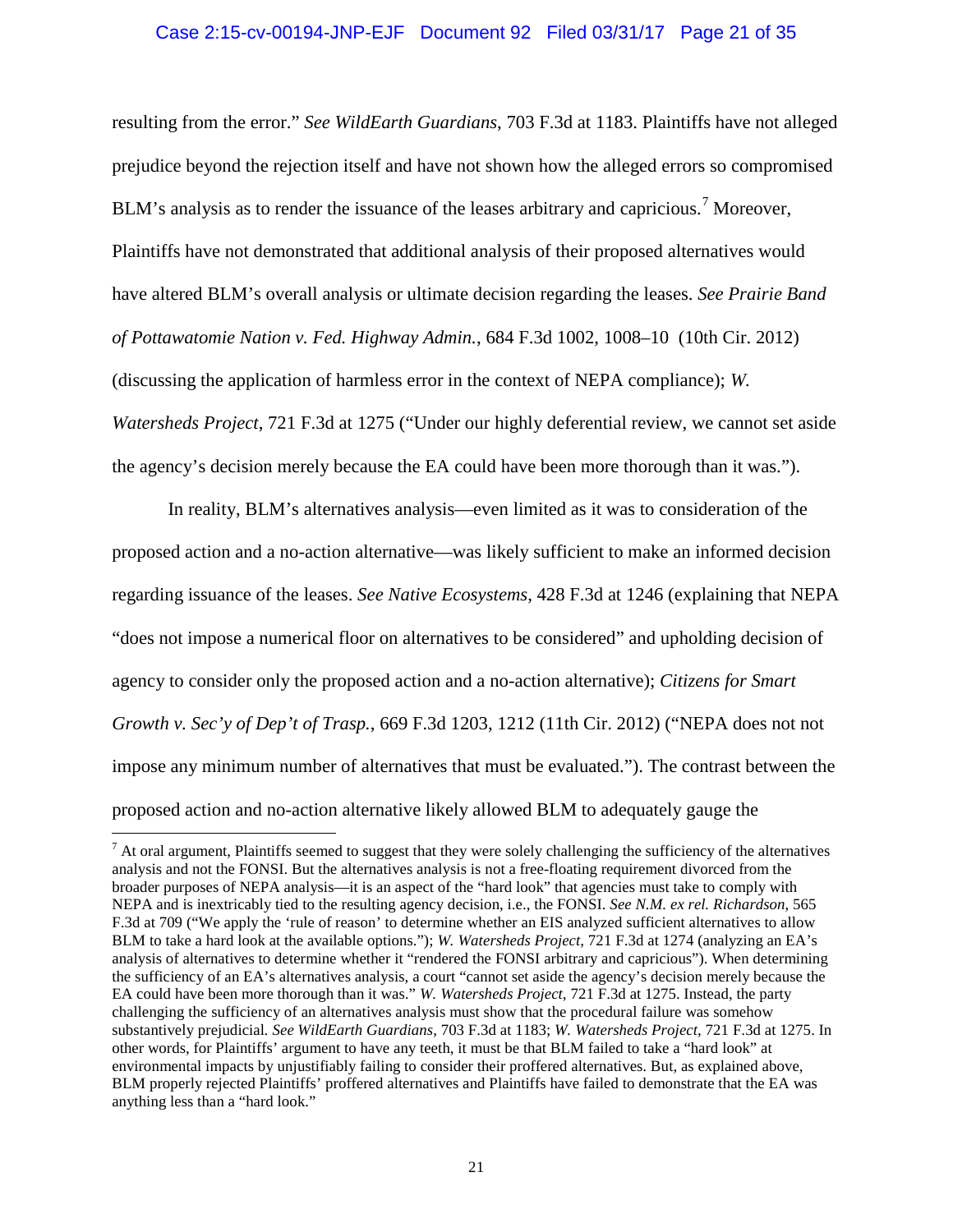#### Case 2:15-cv-00194-JNP-EJF Document 92 Filed 03/31/17 Page 22 of 35

environmental impacts of issuing leases and allowing development on the parcels at issue. In any event, Plaintiffs have failed to demonstrate otherwise and have therefore failed to overcome the presumption of validity that attaches to BLM's analysis and resulting decision. *See Morris*, 598 F.3d at 691 (explaining the presumption of validity and assigning the burden of proof to those challenging the agency action).

In sum, the court rejects Plaintiffs' arguments alleging the insufficiency of the 2011 Lease Sale EA and affirms BLM's decision arising therefrom.

### **II. THE SEVEN-WELLS PROJECT**

Plaintiffs next challenge BLM's approval of Applications for Permits to Drill ("APDs") requested by Intervenor-Defendant XTO Energy as part of the Seven-Wells Project (the "Project"). Plaintiffs first claim that BLM failed to take a "hard look" at the site-specific environmental impacts of the Project before issuing the APDs. Plaintiffs also claim that the issuance of APDs without additional air quality restrictions violated the PFO ROD/RMP and therefore violated FLPMA.

Before addressing these remaining claims, the court must address two challenges to the court's subject matter jurisdiction raised by BLM. BLM first argues that Plaintiffs' claims under FLPMA are time-barred by statute, vitiating any statutory waiver of sovereign immunity and eliminating this court's subject matter jurisdiction. BLM next argues that, regardless of timeliness, all claims regarding the Project are moot after an indefinite suspension of the underlying APDs. The court will address these arguments in turn.

# **A. BLM's sovereign immunity challenge fails and, as a result, the court has subject matter jurisdiction insofar as the claims are not moot.**

BLM first urges that Plaintiffs' claim under FLPMA is nothing more than a "backdoor challenge to the terms of the . . . leases" at issue, (Docket No. 71, at 32), and is therefore barred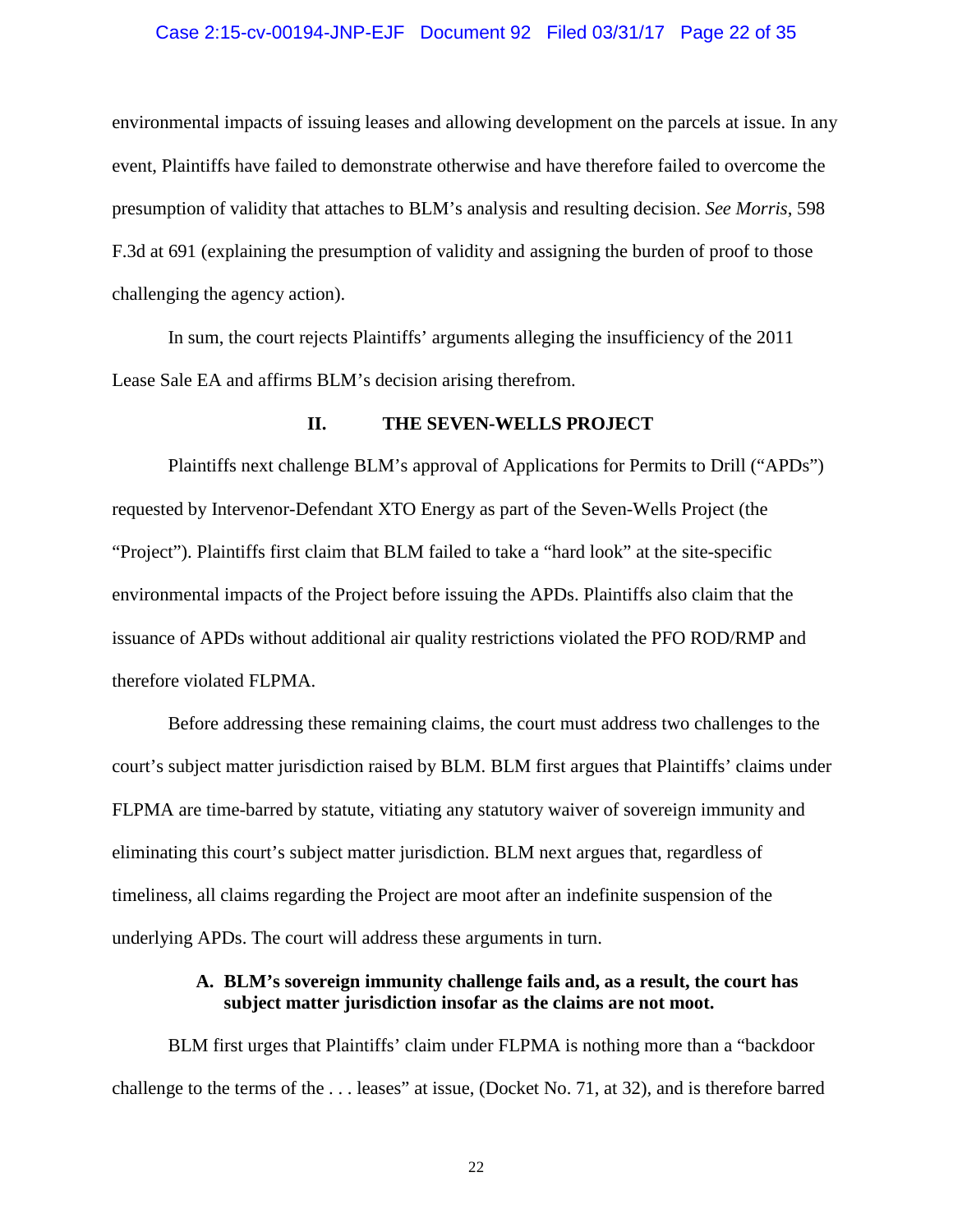# Case 2:15-cv-00194-JNP-EJF Document 92 Filed 03/31/17 Page 23 of 35

by the Mineral Lands Leasing Act's ("MLLA") requirement that any "action contesting a decision of the Secretary involving any oil and gas lease" be commenced within ninety days of a final agency decision, *see* 30 U.S.C. § 226-2. Because Plaintiffs did not file their action within the prescribed ninety-day period, BLM reasons that the waiver of sovereign immunity contemplated in MLLA is no longer effectual and, as a result, this court lacks subject matter jurisdiction over the claim. (Docket No. 71, at 32). Plaintiffs counter that the MLLA limitations period is inapplicable because their claim is brought under the APA and alleges violations of FLPMA, not MLLA. As explained below, the court agrees with Plaintiffs.

MLLA's ninety-day limitations period applies only to actions "alleging failure to comply with [MLLA]" and not to actions alleging failure to comply with other statutes—even if those actions directly involve oil and gas leases. *See Mont. Wilderness Ass'n v. Fry*, 310 F. Supp. 2d 1127, 1142 (D. Mont. 2004) (citing *Park Cty. Res. Council, Inc. v. U.S. Dep't of Agric.*, 817 F.2d 609 (10th Cir. 1987), *overruled on other grounds*, *Villa. of Los Ranchos De Albuquerque v. Marsh*, 956 F.2d 970 (10th Cir. 1992)); *Aulston v. United States*, 915 F.2d 584, 588 n.4 (10th Cir. 1990) (applying the reasoning of *Park Cty. Res. Council* to an FLPMA claim regarding mineral leases). Thus, whether or not Plaintiffs' claim is in fact a "backdoor challenge" to the terms of the leases is irrelevant—the claim will not be judged against the terms of the MLLA, but against the terms of FLPMA. Therefore, Plaintiffs' claim is not subject to the ninety-day limitations period mandated by MLLA. *See Aulston*, 915 F.2d at 588 n.4 ("This [ninety-day] limitation does not apply to actions under . . . FLPMA, but rather to the validity of lease permits issued pursuant to [MLLA].").

Instead, Plaintiffs' claim is subject to the six-year limitations period mandated by the APA. *See* 28 U.S.C. § 2401(a); *Nagahi v. Immigration & Naturalization Serv.*, 219 F.3d 1166,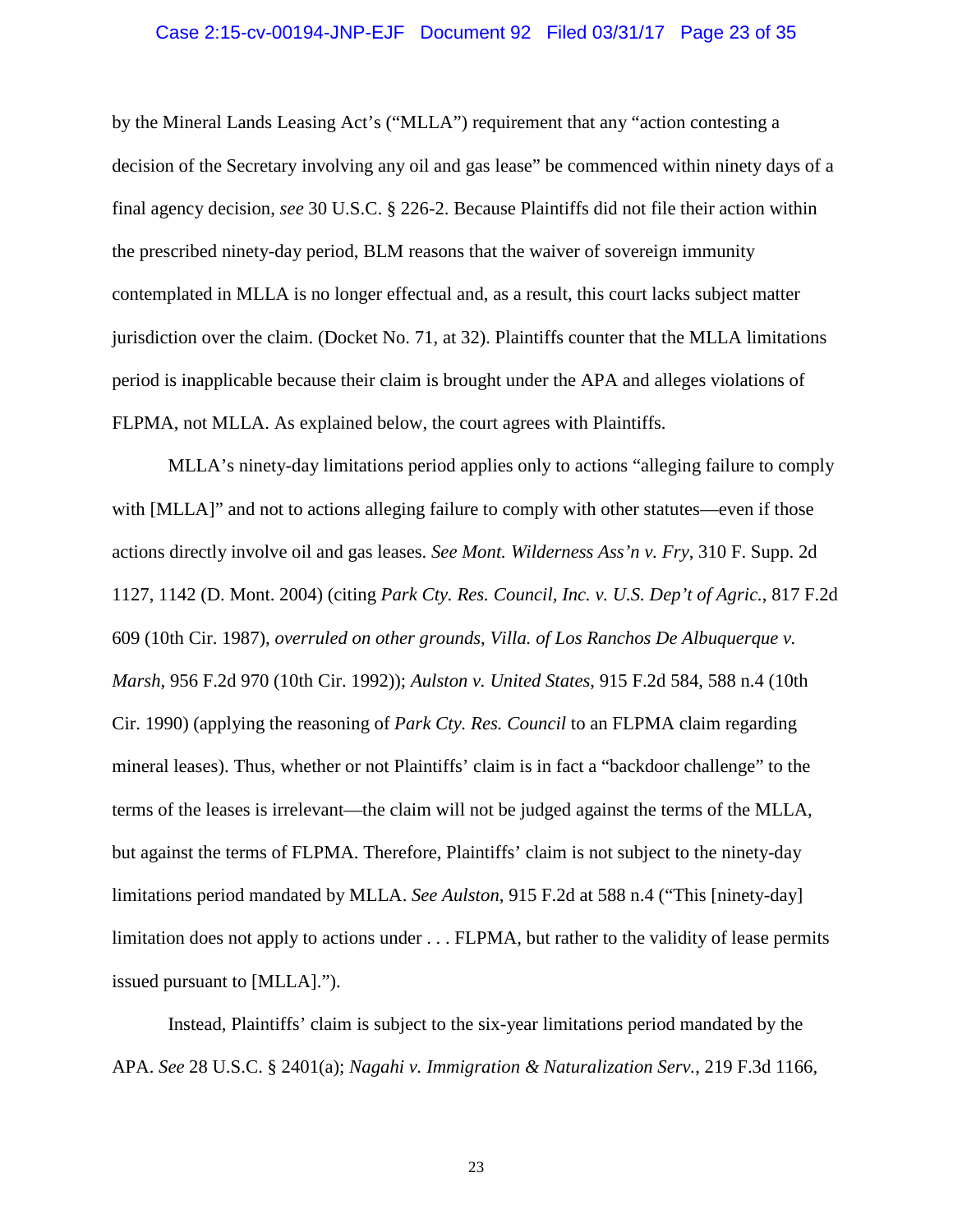# Case 2:15-cv-00194-JNP-EJF Document 92 Filed 03/31/17 Page 24 of 35

1171 (10th Cir. 2000) ("In the absence of a specific statutory limitations period, a civil action against the United States under the APA is subject to the six year limitations period found in 28 U.S.C. § 2401(a)."). Plaintiffs brought this action well within that six-year window and, accordingly, it is not time barred. As a result, the limited sovereign immunity waiver contemplated in the APA is operative here, *see* 5 U.S.C. §§ 702–04; *High Country Citizens All. v. Clarke*, 454 F.3d 1177, 1181 (10th Cir. 2006), and the court may exercise subject matter jurisdiction over the claim.

# **B. BLM's mootness challenge is successful, necessitating dismissal of the moot claims.**

BLM next argues that all of Plaintiffs' claims regarding the issuance of APDs in conjunction with the Project are moot. Plaintiffs allege that BLM violated NEPA by failing to take a "hard look" at the site-specific environmental effects of the Project and violated the PFO ROD/RMP and FLPMA by approving the Project without sufficient pollution mitigation measures to ensure air quality. As the party suggesting that this controversy has been mooted by intervening events, BLM "bears the burden of coming forward with the subsequent events that have produced that alleged result." *Chihuahuan Grasslands All. v. Kempthorne*, 545 F.3d 884, 891 (10th Cir. 2008) (internal quotations omitted) (quoting *Cardinal Chem. Co. v. Morton Int'l, Inc.*, 508 U.S. 83, 98, 113 S.Ct. 1967 (1993)).

To that end, BLM explains that it issued an amendment to its previous decision regarding the Project on November 9, 2016, suspending the grant of APDs and rights-of-way to XTO Energy "until the completion of an appropriate [NEPA] document analyzing, among other things, the site-specific impacts of the APDs." (Docket No. 71-1). BLM further indicated that, once the NEPA analysis was complete, "a new decision covering each suspended APD" will be issued.  $(Id.)$ . Each new decision will "do one of the following[:] 1) lift the suspension without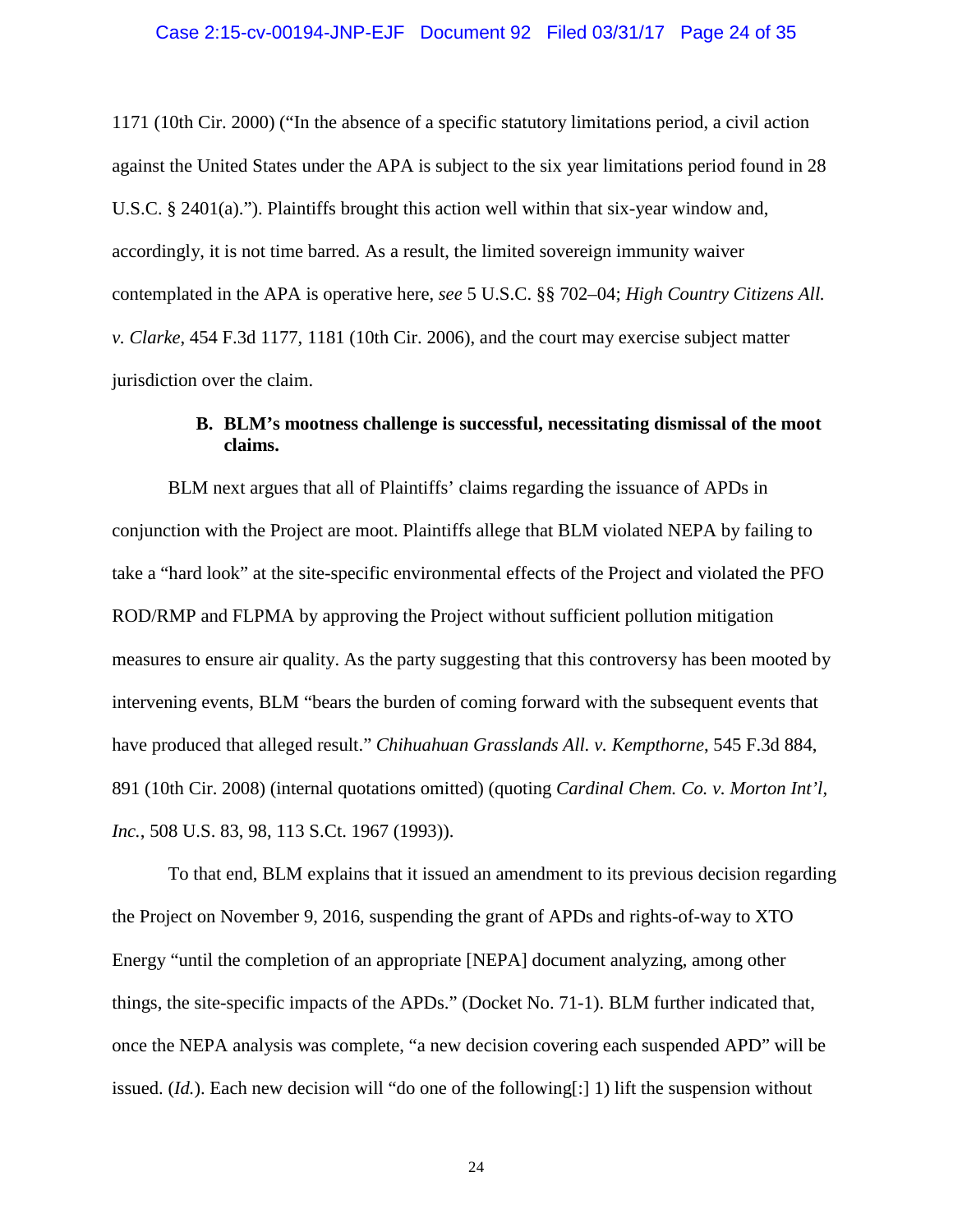# Case 2:15-cv-00194-JNP-EJF Document 92 Filed 03/31/17 Page 25 of 35

modifying the conditions of approval specified in the prior approval of the APD  $\dots$ ; 2) lift the suspension with modified or new conditions of approval[;] or  $\dots$  3) rescind the prior approval of the APD  $\dots$  "  $(Id.)$ .

In response, Plaintiffs explicitly concede that the suspension of the Project has mooted their related claims under NEPA. Plaintiffs also seem to concede that their related claims for injunctive and declaratory relief under FLPMA are *technically* mooted by the suspension, but insist that the "voluntary-cessation" exception to the mootness doctrine applies to the claim for declaratory relief. As explained below, this court holds that all claims related to the Seven-Well Project and associated APDs are moot and the voluntary-cessation exception does not apply to Plaintiffs' FLPMA claim for declaratory relief.

# **1. Plaintiffs' claims regarding the Seven-Wells Project are moot.**

In general, "a federal court cannot give opinions absent a live case or controversy before it," *In re Overland Park Fin. Corp.*, 236 F.3d 1246, 1254 (10th Cir. 2001) (citation and quotations omitted), because "the existence of a live case or controversy is a constitutional prerequisite to federal court jurisdiction," *Disability Law Ctr. v. Millcreek Health Ctr.*, 428 F.3d 992, 996 (10th Cir. 2005) (internal quotations omitted) (quoting *McClendon v. City of Albuquerque*, 100 F.3d 863, 867 (10th Cir. 1996)). Thus, "[m]ootness is a threshold issue," *see id.*, that must be decided before addressing the merits of Plaintiffs' request for declaratory judgment, *Rio Grande Silvery Minnow v. Bureau of Reclamation*, 601 F.3d 1096, 1109–10 (10th Cir. 2010) ("Declaratory judgment actions must be sustainable under the same mootness criteria that apply to any other lawsuit.").

In evaluating whether a claim for declaratory judgment is moot, "[t]he crucial question is whether granting a present determination of the issues offered will have some effect in the real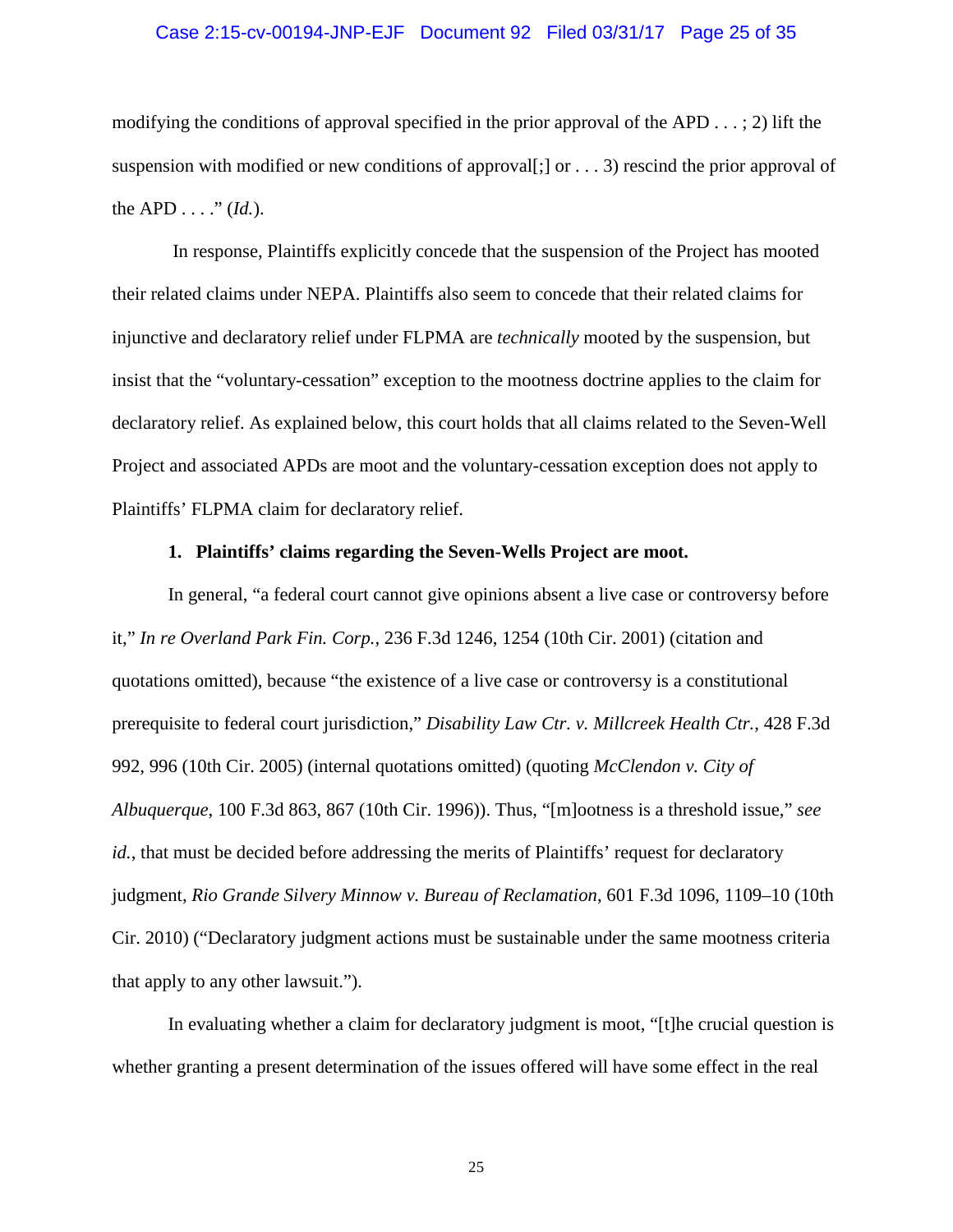# Case 2:15-cv-00194-JNP-EJF Document 92 Filed 03/31/17 Page 26 of 35

world." *See id.* at 1110 (internal quotations and emphasis omitted) (quoting *Wyoming v. U.S. Dep't of Agric.*, 414 F.3d 1207, 1212 (10th Cir. 2005)); *Overland Park*, 236 F.3d at 1254 ("A case is moot when it is impossible for the court to grant any effectual relief whatever to a prevailing party."); *Kennecott Utah Copper Corp. v. Becker*, 186 F.3d 1261, 1266 (10th Cir. 1999) ("The core question in a mootness inquiry is whether granting a present determination of the issues offered . . . will have some effect in the real world." (citation and quotations omitted)). A court must "look beyond the initial controversy which may have existed at one time and decide whether the facts alleged show that there is a substantial controversy of sufficient immediacy and reality to warrant the issuance of a declaratory judgment." *Chihuahuan Grasslands*, 545 F.3d at 891 (quoting *Beattie v. United States*, 949 F.2d 1092, 1094 (10th Cir. 1991)).

Here, the court concludes (and Plaintiffs appear to concede) that the suspension of the Project pending further environmental analysis has mooted Plaintiffs' claims regarding the Project. After further environmental impact analysis, each of the APDs challenged by Plaintiffs will be replaced by "a *new* decision covering each suspended APD" that may or may not allow for further development on the leased parcels and may or may not "contain modified or new conditions of approval." (Docket No. 71-1 (emphasis added)); *see also Rio Grande*, 601 F.3d at 1111–12 (holding that challenges to government agency's "biological opinion" were mooted by the issuance of a subsequent, superseding biological opinion); *Wyoming*, 414 F.3d at 1212 ("[T]he alleged procedural deficiencies of the [challenged rule] are now irrelevant because the replacement rule was promulgated in a new and separate rulemaking process."). As the original APDs are no longer operative, the alleged injury to Plaintiffs (i.e., the issuance of the original APDs without adequate environmental impacts analysis or air quality restrictions) has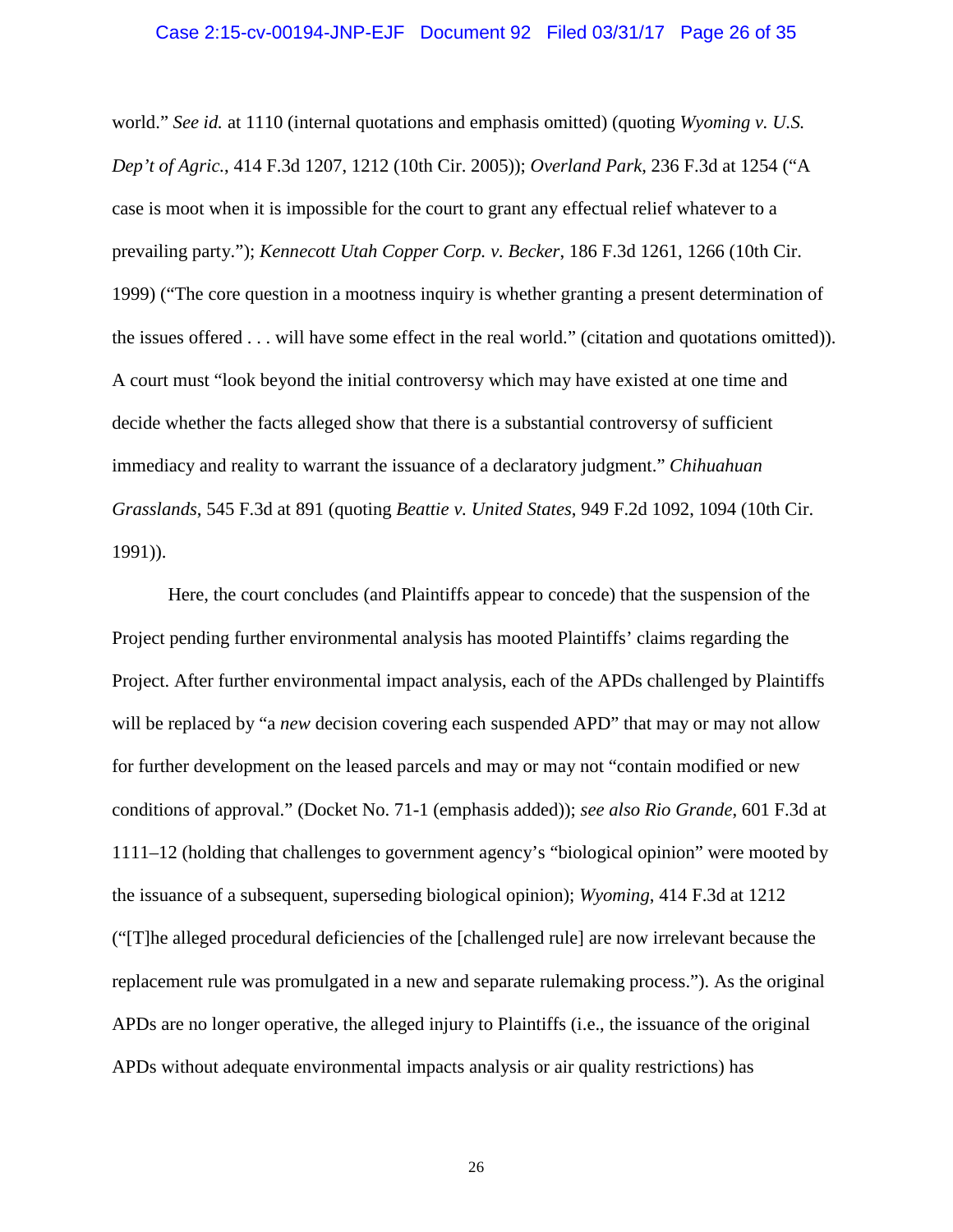# Case 2:15-cv-00194-JNP-EJF Document 92 Filed 03/31/17 Page 27 of 35

evaporated. Further, it is entirely uncertain at this stage what form, if any, new APDs will take. In other words, there is now no "substantial controversy of sufficient immediacy and reality" regarding either the process that created the original APDs or their content. *See Chihuahuan Grasslands*, 545 F.3d at 891 (quoting *Beattie*, 949 F.2d at 1094); *S. Utah Wilderness All. v. Smith*, 110 F.3d 724, 727 (10th Cir. 1997) ("If an event occurs while a case is pending that heals the injury and only prospective relief has been sought, the case must be dismissed."). Accordingly, the court holds that each of Plaintiffs' claims regarding the Project under NEPA and FLPMA are moot.

# **2. The "voluntary-cessation" exception does not apply to Plaintiffs' FLPMArelated claim for declaratory relief.**

Nevertheless, Plaintiffs insist that the "voluntary-cessation" exception applies to their FLPMA-related claim for declaratory relief. "An exception to the mootness doctrine can occur when a defendant voluntarily ceases a challenged action. This exception traces to the principle that a party should not be able to evade judicial review, or to defeat a judgment, by temporarily altering questionable behavior." *Greater Yellowstone Coal. v. Tidwell*, 572 F.3d 1115, 1121 (10th Cir. 2009) (internal quotation and citations omitted); *Chihuahuan Grasslands All.*, 545 F.3d at 892 ("[T]his exception exists to counteract the possibility of a defendant ceasing illegal action long enough to render a lawsuit moot and then resuming the illegal conduct.").

"Voluntary actions may, nevertheless, moot litigation if two conditions are satisfied: '(1) it can be said with assurance that there is no reasonable expectation that the alleged violation will recur, and (2) interim relief or events have completely and irrevocably eradicated the effects of the alleged violation.'" *Rio Grande*, 601 F.3d at 1115 (quoting *Cty. of Los Angeles v. Davis*, 440 U.S. 625, 631, 99 S.Ct. 1379 (1979)). In other words, "[v]oluntary cessation of offensive conduct will only moot litigation if it is clear that the defendant has not changed course simply to deprive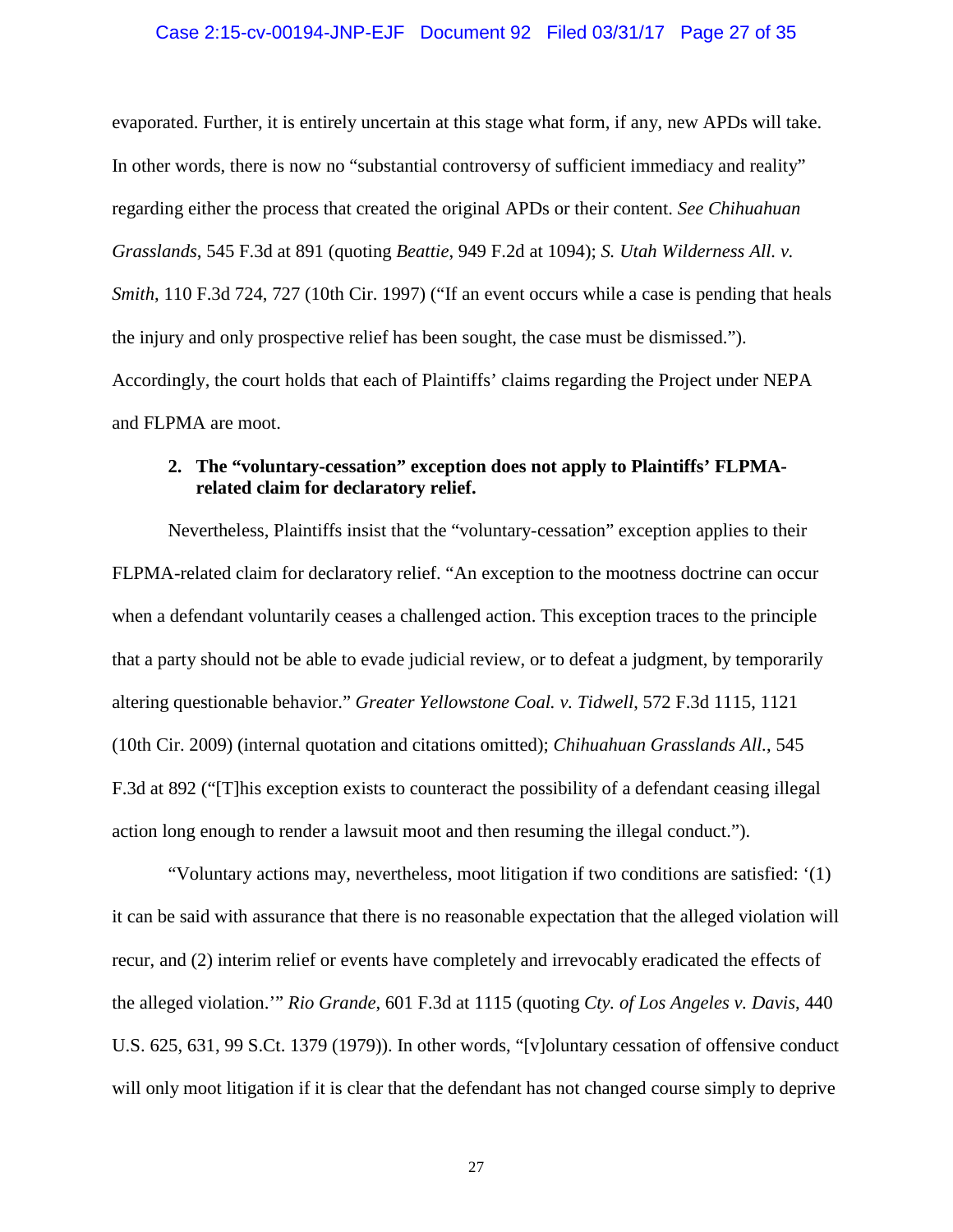### Case 2:15-cv-00194-JNP-EJF Document 92 Filed 03/31/17 Page 28 of 35

the court of jurisdiction." *Id.* (citation omitted). And "[t]he party asserting mootness bears the 'heavy burden of persuading' the court that the challenged conduct cannot reasonably be expected to start up again." *Id.* (internal alteration omitted).

Still, this "heavy burden" often falls more lightly on government actors.<sup>8</sup> *See id.* at 1116. In practice, the burden "has not prevented governmental officials from discontinuing challenged practices and mooting a case." *Id.* Thus, "withdrawal or alteration of administrative policies can moot an attack on those policies." *Id.* at 1117 (alteration and quotations omitted) (quoting *Bahnmiller v. Derwinski*, 923 F.2d 1085, 1089 (4th Cir. 1991)). "And the 'mere possibility' that an agency might rescind amendments to its actions or regulations does not enliven a moot controversy." *Id.* The Tenth Circuit's reasoning in *Rio Grande*, 601 F.3d at 1117–21, is illustrative of these principles.

# **a.** *Rio Grande Silvery Minnow v. Bureau of Reclamation*

*Rio Grande* dealt specifically with an alleged violation of the Endangered Species Act ("ESA") by the Bureau of Reclamation. Environmental groups sought injunctive and declaratory relief based on the alleged failure of the Bureau to adequately consult with the Fish and Wildlife Service ("FWS") when determining the allocation of water flows from the Rio Grande. The environmental groups insisted that the allocation project entailed discretionary involvement or control by the Bureau, triggering the need for more extensive consultation under the ESA. They also claimed that the biological opinion ("BO") regarding the effect of the allocation on certain endangered aquatic species was deficient as a result of the allegedly inadequate consultation. The

<sup>&</sup>lt;sup>8</sup> Certain circuits have explicitly adopted a more lenient approach to government actors in the voluntary-cessation context. *See, e.g., Sossamon v. Texas*, 560 F.3d 316, 325 (5th Cir. 2009); *Chi. United Indus., Ltd. v. City of Chicago*, 445 F.3d 940, 947 (7th Cir. 2006); *Troiano v. Supervisor of Elections in Palm Beach Cty.*, 382 F.3d 1276, 1283 (11th Cir. 2004); *Ragsdale v. Turnock*, 841 F.2d 1358, 1365 (7th Cir. 1988). However, the Tenth Circuit has not "definitively opine[d] on what explicit measure—if any—of greater solicitude is due administrative agencies in the application of the voluntary-cessation exception." *Rio Grande*, 601 F.3d at 1117.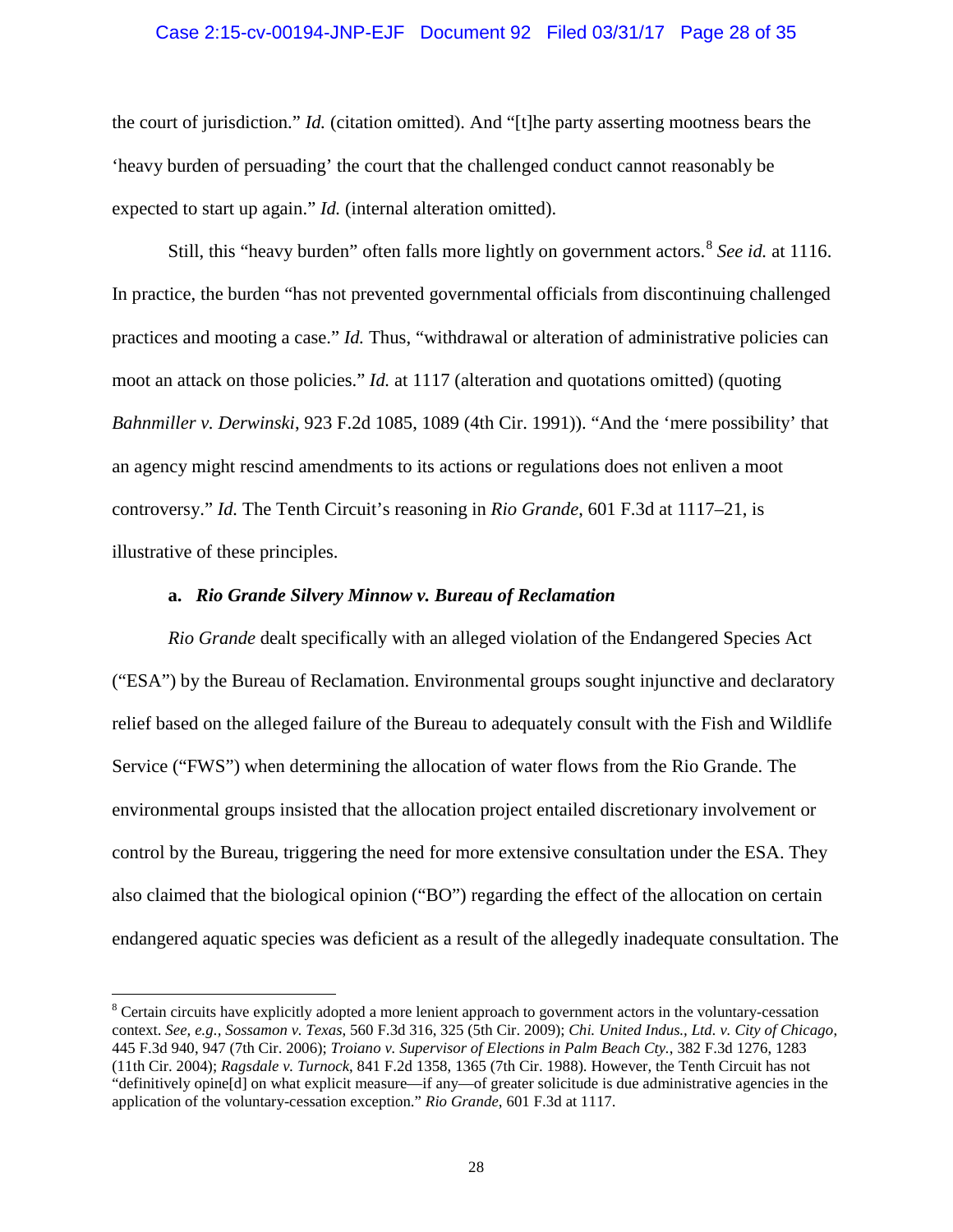# Case 2:15-cv-00194-JNP-EJF Document 92 Filed 03/31/17 Page 29 of 35

Bureau argued that it did not have sufficient discretion over the project to trigger a duty to consult with FWS under the ESA. During the course of litigation, the FWS issued several superseding BOs, culminating in a final BO that resulted from extensive consultation between the Bureau and FWS. While conceding that this new BO (along with the underlying consultation) mooted much of their claim, the environmental groups maintained that the Bureau's extensive consultation in this instance was a "voluntary cessation" of challenged conduct, and that the alleged failure to adequately consult was likely to recur.

The Tenth Circuit, noting that "withdrawal or alteration of administrative policies can moot an attack on those polices," refused to apply the "voluntary cessation" exception. *Id.* at 1117. The court first held that "there is no reasonable expectation that [the Bureau] will revert to using the same consulting process which resulted in the [challenged BOs]." *Id.* The court explained that there was no evidence that the new BO was a sham meant "merely to defeat the ... . court's jurisdiction." *Id.* at 1117–18. Further, the court reasoned that the newly issued and adopted BO had "established a new regulatory context for assessing the propriety of [the Bureau's] conduct under the ESA[,]" meaning that any future ESA issues would arise in a regulatory framework fundamentally different from the one that originally gave rise to the environmental groups' claim. *See id.* at 1118.

In dicta, the court also acknowledged that the Bureau had not abandoned its view that extensive consultation was not required—even openly contemplating reversion to that position in the new BO—but nevertheless concluded that the mere possibility of reversion to past practice "would not be sufficient to warrant application of the voluntary-cessation exception." *Id.* at 1119 (citing *Ala. Hosp. Ass'n v. Beasley*, 702 F.2d 955, 961 (11th Cir. 1983)). The court again reasoned that even if the challenged practice were "to arise again it would be in a different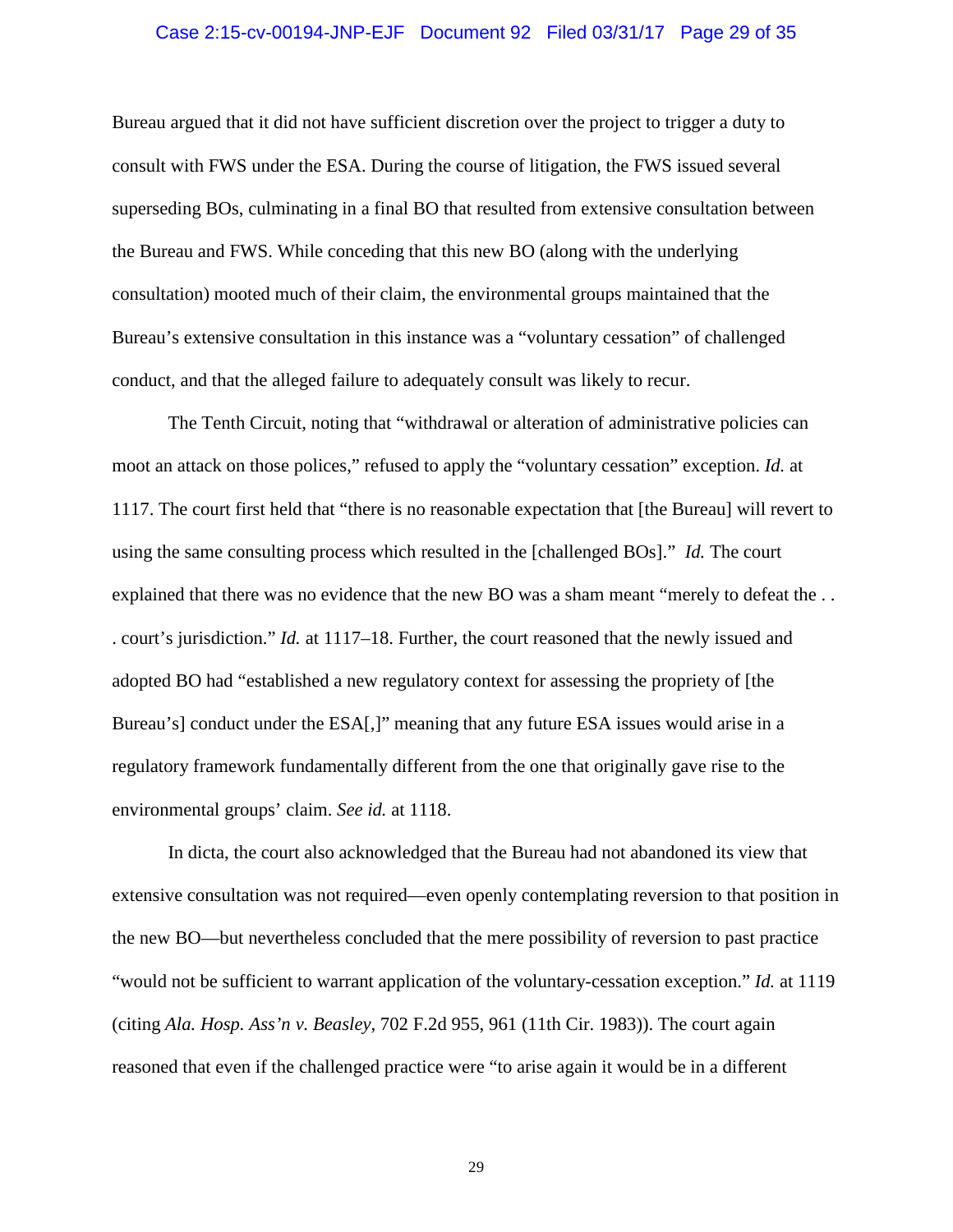# Case 2:15-cv-00194-JNP-EJF Document 92 Filed 03/31/17 Page 30 of 35

regulatory context than that challenged by the [e]nvironmental [g]roups." *Id.* "Consequently, the precise issue that was the subject of the [e]nvironmental [g]roups' action is no longer extant, and it would not be reasonably likely to recur through [the Bureau's] actions." *Id.* (citing *Unified Sch. Dist. No. 259 v. Disability Rights Ctr. of Kan.*, 491 F.3d 1150, 1150 (10th Cir. 2007)).

Finally, the court held that "interim events ha[d] 'completely and irrevocably eradicated the effects of the alleged violation.'" *Id.* at 1120 (quoting *Cty. of Los Angeles*, 440 U.S. at 631)). The court could find "no lingering effects from the federal agencies' alleged violations of the ESA" in the previous BOs since they were no longer operative. *Id.* The court concluded that "the appropriate foundation for the application of the voluntary-cessation exception of the mootness doctrine" was lacking, and accordingly held the environmental groups' claim moot. *Id.* at 1121.

# **b. Application of** *Rio Grande* **and** *County of Los Angeles* **to the facts of this case.**

The court finds the reasoning of *Rio Grande* applicable to the situation at hand and, as explained below, concludes that the voluntary cessation exception does not apply to Plaintiffs' FLPMA claim. Again, in order for its voluntary action to moot litigation, BLM must demonstrate that, first, "there is no reasonable expectation that the alleged violation will recur," and second that "interim relief or events have completely and irrevocably eradicated the effects of the alleged violation." *Cty. of Los Angeles*, 440 U.S. at 631 (internal quotations, alterations, and citations omitted). Applying the framework of *Rio Grande*, the court holds that BLM has met each of the requirements articulated in *County of Los Angeles*.

First, BLM has satisfied this court that the specific FLPMA violations alleged by Plaintiffs cannot reasonably be expected to recur. As in *Rio Grande*, there is no evidence that the BLM's suspension of APDs was meant "merely to defeat the district court's jurisdiction" or to avoid adverse judgment. *See id.* at 1117 (citing *Chihuahuan Grasslands*, 545 F.3d at 893). The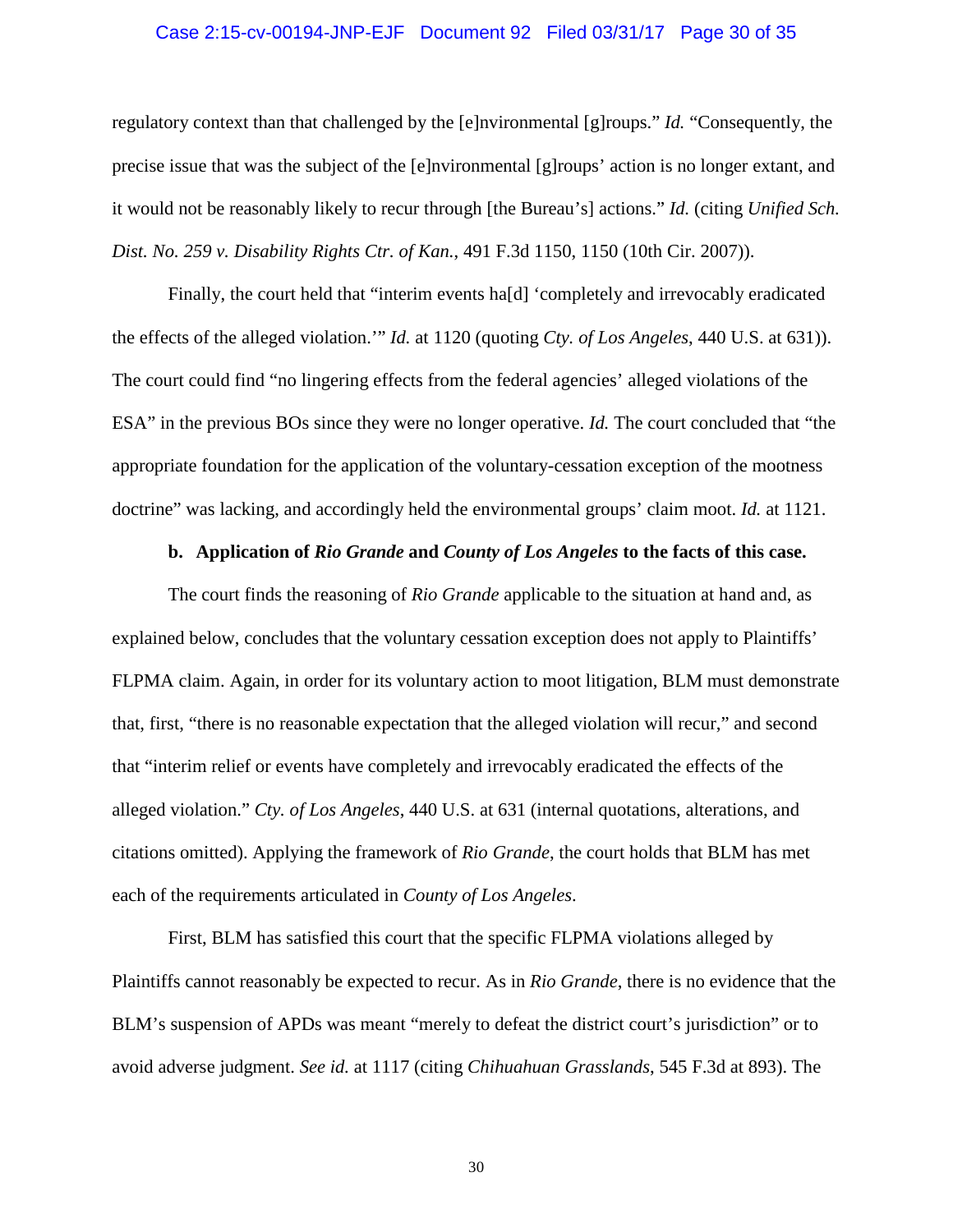# Case 2:15-cv-00194-JNP-EJF Document 92 Filed 03/31/17 Page 31 of 35

Tenth Circuit has indicated that "government 'self-correction . . . provides a secure foundation for mootness so long as it seems genuine.'" *Brown v. Buhman*, 822 F.3d 1151, 1167–68 (10th Cir. 2016) (quoting *Rio Grande*, 601 F.3d at 1118) (ellipsis in original). And the decision here to fundamentally reevaluate the APDs in light of newly minted environmental impact analysis appears to be entirely corrective—a tacit acknowledgement of potential deficiency in the previous approval process. (*See* Docket No. 71-1) ("We have concluded that it is necessary to suspend the seven APDs . . . until the completion of an appropriate [NEPA] document analyzing . . . site-specific impacts of the APDs . . . ."). This "weakens the implication that [BLM] manipulated the system" to avoid judicial review. *See Rio Grande*, 601 F.3d at 1117; *Brown*, 822 F.3d at 1166 ("[The voluntary-cessation exception] is designed to prevent gamesmanship."); *Sossamon*, 560 F.3d at 325 ("We will not require some physical or logical impossibility that the challenged policy will be reenacted absent evidence that the voluntary cessation is a sham for continuing possibly unlawful conduct.").

More importantly, the suspension of the original APDs in favor of "*new* decision[s] covering each suspended APD," (Docket No. 71-1 (emphasis added)), provides a "new regulatory context" for assessing the need for additional air quality restrictions in the APDs (should they be reissued), *see Rio Grande*, 601 F.3d at 1118. Each APD will be reevaluated independently and ultimately rise or fall on the basis of a new environmental impacts analysis. (*See* Docket No. 71-1) (indicating that BLM will create a new NEPA document analyzing "among other things, the site-specific impacts of the APDs"). This analysis will undoubtedly include some site-specific air quality impact analysis or at least a reevaluation of existing data from other studies, as NEPA requires BLM to "consider *every* significant aspect of the environmental impact of a proposed action." *See Citizens' Comm.*, 297 F.3d at 1021 (internal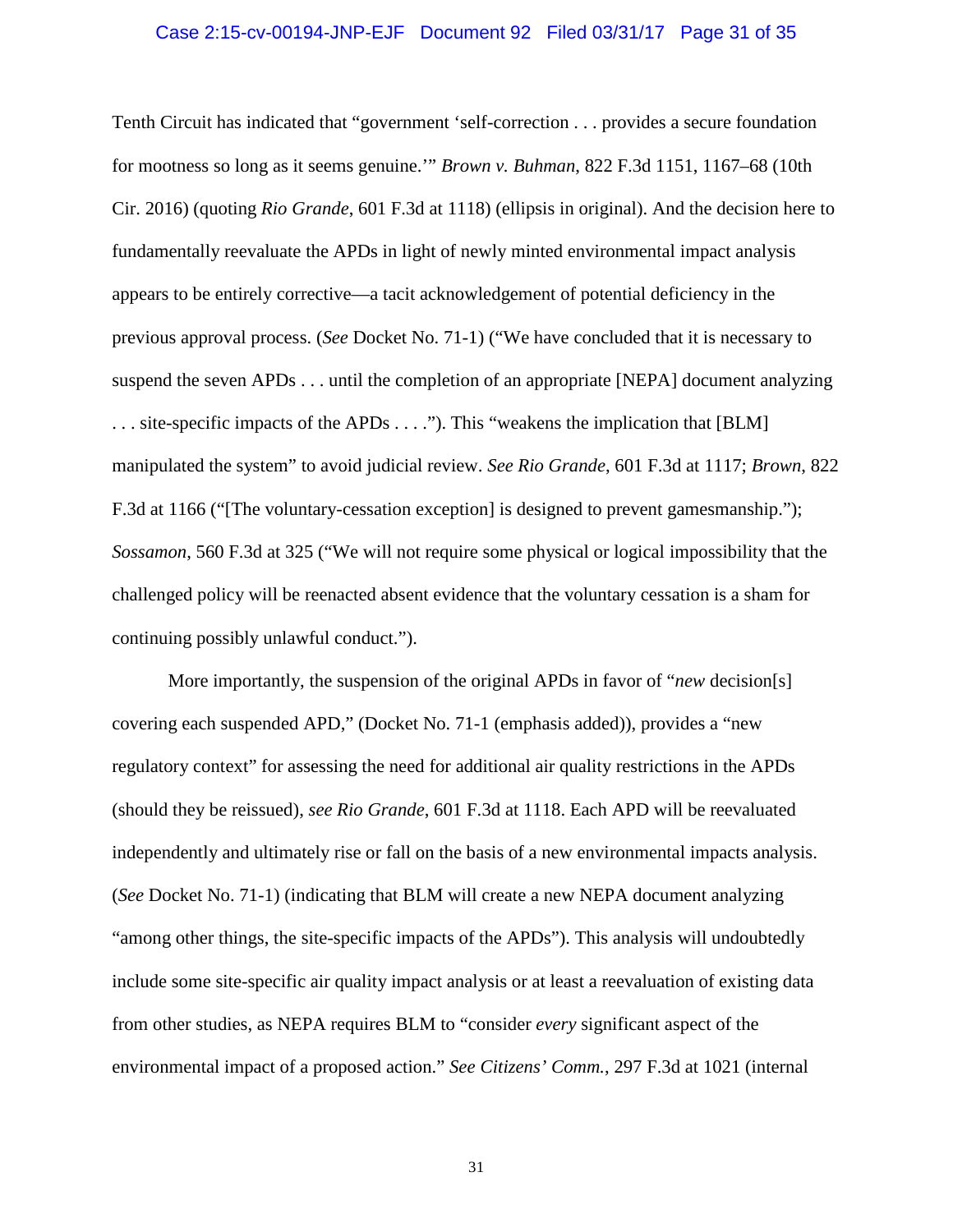# Case 2:15-cv-00194-JNP-EJF Document 92 Filed 03/31/17 Page 32 of 35

quotations omitted and emphasis added) (quoting *Balt. Gas*, 462 U.S. at 97); 42 U.S.C. § 4332(2)(C)(i)–(ii) (requiring analysis of "*any* adverse environmental effects which cannot be avoided should the proposal be implemented" (emphasis added)). Ostensibly, any air quality restrictions that BLM considers for the new APDs will be judged against this new analysis, creating an entirely new framework for evaluation of BLM's compliance with the air quality standards contained in the PFO ROD/RMP and therefore mandated by FLPMA. Thus, even if the new APDs fail to include air quality provisions Plaintiffs believe are necessary for statutory compliance, that issue would arise "in a different regulatory context than that [originally] challenged by [Plaintiffs]." *See Rio Grande*, 601 F.3d at 1119. As a result, the "precise issue" that Plaintiffs seek to adjudicate (i.e., the adequacy of air quality protections in the original APDs) "is no longer extant" and will only recur in the context of an entirely new decisionmaking process informed by an entirely new analysis of the risks posed to air quality by each APD. *See id.* ("Consequently, the precise issue that was the subject of the [e]nvironmental [g]roups' action is no longer extant, and it would not be reasonably likely to recur through [the Bureau's] actions."); *Unified Sch. Dist. No. 259*, 491 F.3d at 1150 (explaining that "the 'voluntary cessation' doctrine is inapplicable" where "future instances of wrongful behavior may be quite different than the complained-of example that has already ceased" (internal quotations omitted)).

Plaintiffs protest, and the court acknowledges, that BLM has expressly indicated that it may re-issue the original APDs without any new restrictions or approval conditions—i.e., without the air quality restrictions that Plaintiffs insist are necessary to fully comply with the PFO ROD/RMP and FLPMA. (*See* Docket No. 71-1 (explaining that, after environmental impacts analysis, BLM may "lift the suspension without modifying the conditions of approval specified in the prior approval")). However, the reservation of this option in BLM's amendment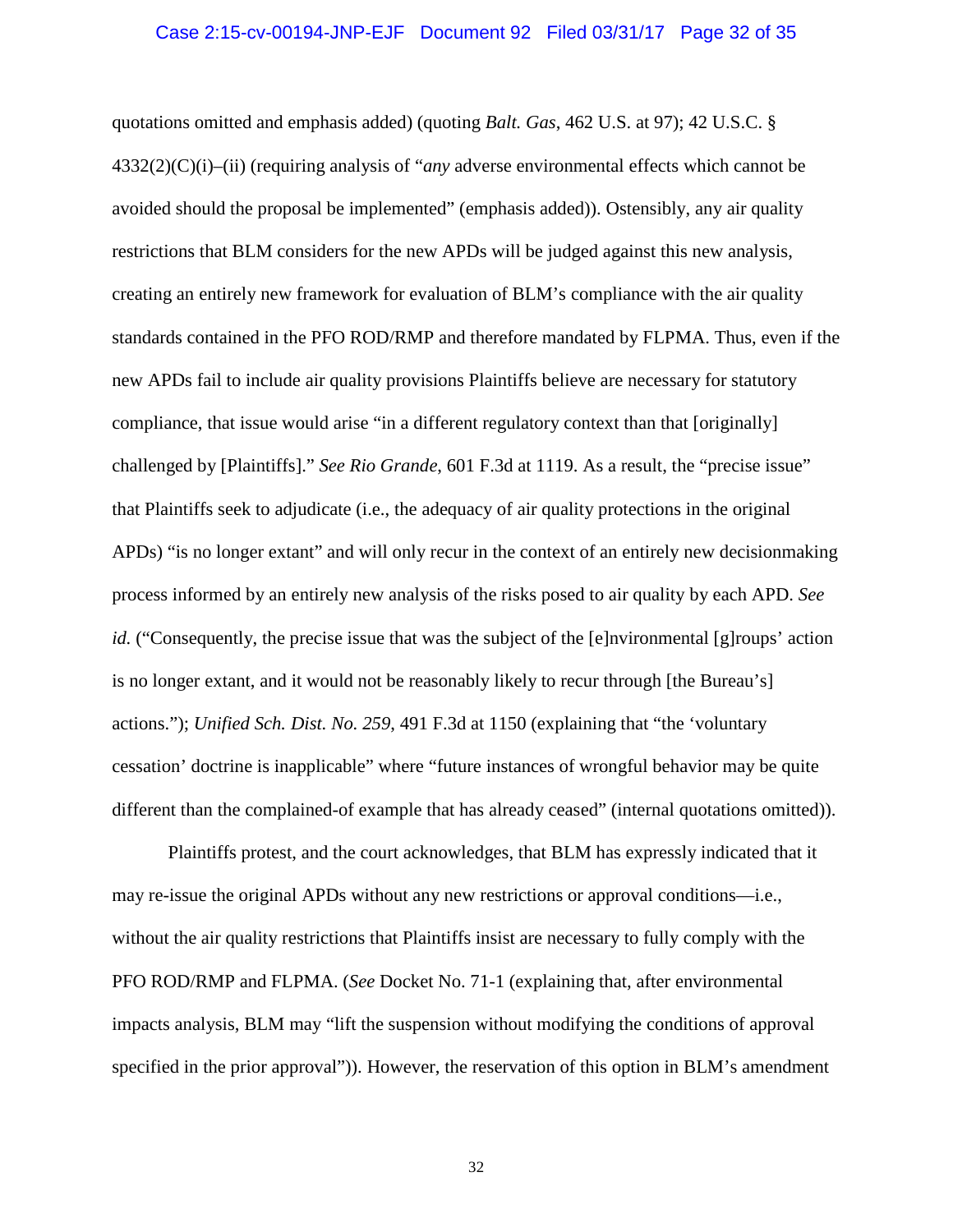# Case 2:15-cv-00194-JNP-EJF Document 92 Filed 03/31/17 Page 33 of 35

to its previous decision does not suggest that BLM will certainly take that course, or even that it is likely to do so. In fact, BLM listed the option as one among several: BLM may also add entirely new conditions of approval, modify existing conditions of approval, or deny the APDs altogether. (*See id.*). Thus, BLM *could* lift the suspension and leave the APDs as they were originally, but that scenario is no more likely to occur than the outright termination of the APDs or a fundamental alteration of their terms. Although there is certainly "*some* possibility" that BLM will lift the suspension without any additional air quality restrictions or other modifications, *see Rio Grande*, 601 F.3d at 1119, there is no evidence to suggest that option is somehow favored or more likely to be selected. The theoretical possibility of reversion alone is not "sufficient to warrant application of the voluntary-cessation exception" in this case.<sup>9</sup> See id.; *id.* at 1117 ("A case ceases to be a live controversy if the possibility of recurrence of the challenged conduct is only a speculative contingency." (internal quotations and alterations omitted)); *Ala. Hosp. Ass'n*, 702 F.2d at 961 (explaining that the "mere possibility that the state might rescind its recent amendment does not, for purpose of mootness, enliven the controversy"); *Moore v. Thieret*, 862 F.2d 148, 150 (7th Cir. 1988) ("If the likelihood [of recurrence] is small (it is never zero), the case is moot."). Therefore, the court holds that the specific violations Plaintiffs allege cannot reasonably be expected to recur.

As for the second requirement under *County of Los Angeles*, BLM has satisfied this court that "interim . . . events have completely and irrevocably eradicated the effects of the alleged

<sup>&</sup>lt;sup>9</sup> Moreover, even if BLM actually decides to reissue the APDs unmodified and without the air quality restrictions Plaintiffs demand, that decision will arise from a new decsionmaking process informed by new and presumably thorough environmental impacts analysis. Thus, if the issue "does arise again it would be in a different regulatory context than that challenged by [Plaintiffs]." *See Rio Grande*, 601 F.3d at 1119. This will fundamentally alter the basis of Plaintiffs' claims and the framework in which the court assesses BLM's compliance with its own RMP and FLPMA. *See id.* at 1118–19 (explaining that the issuance of a new BO "established a new regulatory context for assessing the propriety of [the Bureau's] conduct under the ESA" and therefore it was unlikely that the issue at the heart of the environmental groups' claim would arise "in the same (or essentially the same) manner that gave rise to [their] challenge").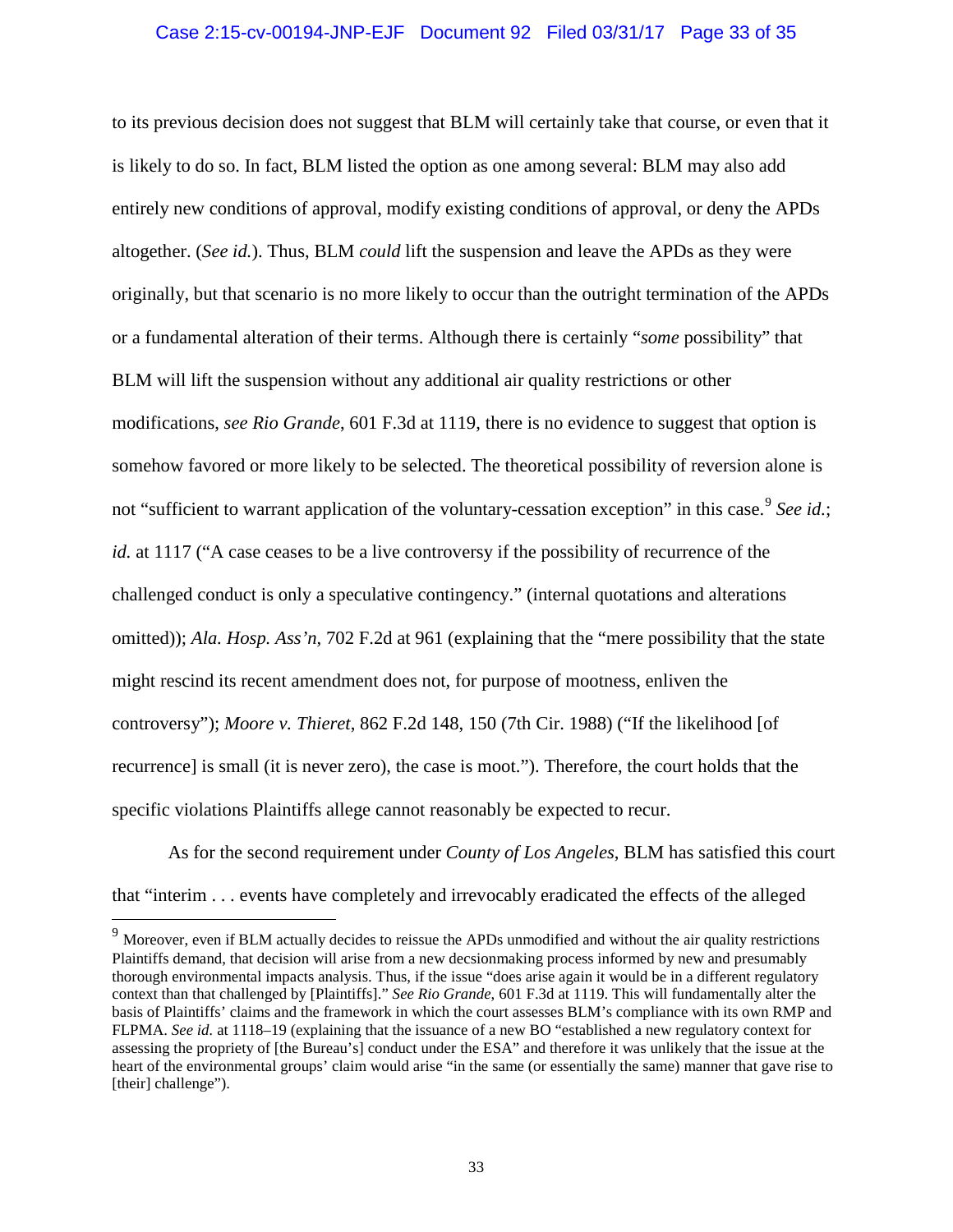# Case 2:15-cv-00194-JNP-EJF Document 92 Filed 03/31/17 Page 34 of 35

violation." 440 U.S. at 631 (citations and quotations omitted). Here, Plaintiffs allege that, "[a]s authorized, the Seven-Wells project allows construction, drilling, and other pollution-causing operations when ozone levels in the Uinta Basin are dangerously high and above NAAQS." (Docket No. 62, at 42). But now that all APDs for the Project have been indefinitely suspended, no "construction, drilling, [or] other pollution-causing operations" will occur. And there is no evidence of any other "lingering effects" resulting from BLM's alleged violations of the PFO ROD/RMP and FLPMA. *See Rio Grande*, 601 F.3d at 1120. Consequently, the court holds that any detrimental effect or injury that may have arisen from the alleged violations has been extinguished by the suspension.

Based on the foregoing, the court holds that Plaintiffs' claims regarding the Seven-Wells Project are moot, and the voluntary cessation exception does not apply to Plaintiffs' FLPMArelated claim for declaratory relief. As mootness vitiates this court's subject matter jurisdiction over these claims, *see Chihuahuan Grasslands*, 545 F.3d at 891, the court must dismiss them without prejudice, *see Albert v. Smith's Food & Drug Ctrs., Inc.*, 356 F.3d 1242, 1249 (10th Cir. 2004) ("In cases where the district court has determined that it lacks jurisdiction, dismissal of a claim must be without prejudice.").

### **CONCLUSION**

In accordance with the above analysis, the court **ORDERS** that BLM's decision regarding the 2011 Lease Sale be **AFFIRMED.** 

Additionally, Plaintiffs' claims under NEPA and FLPMA regarding the Seven-Wells Project are **DISMISSED** without prejudice.

Signed this  $31<sup>st</sup>$  day of March, 2017.

# BY THE COURT